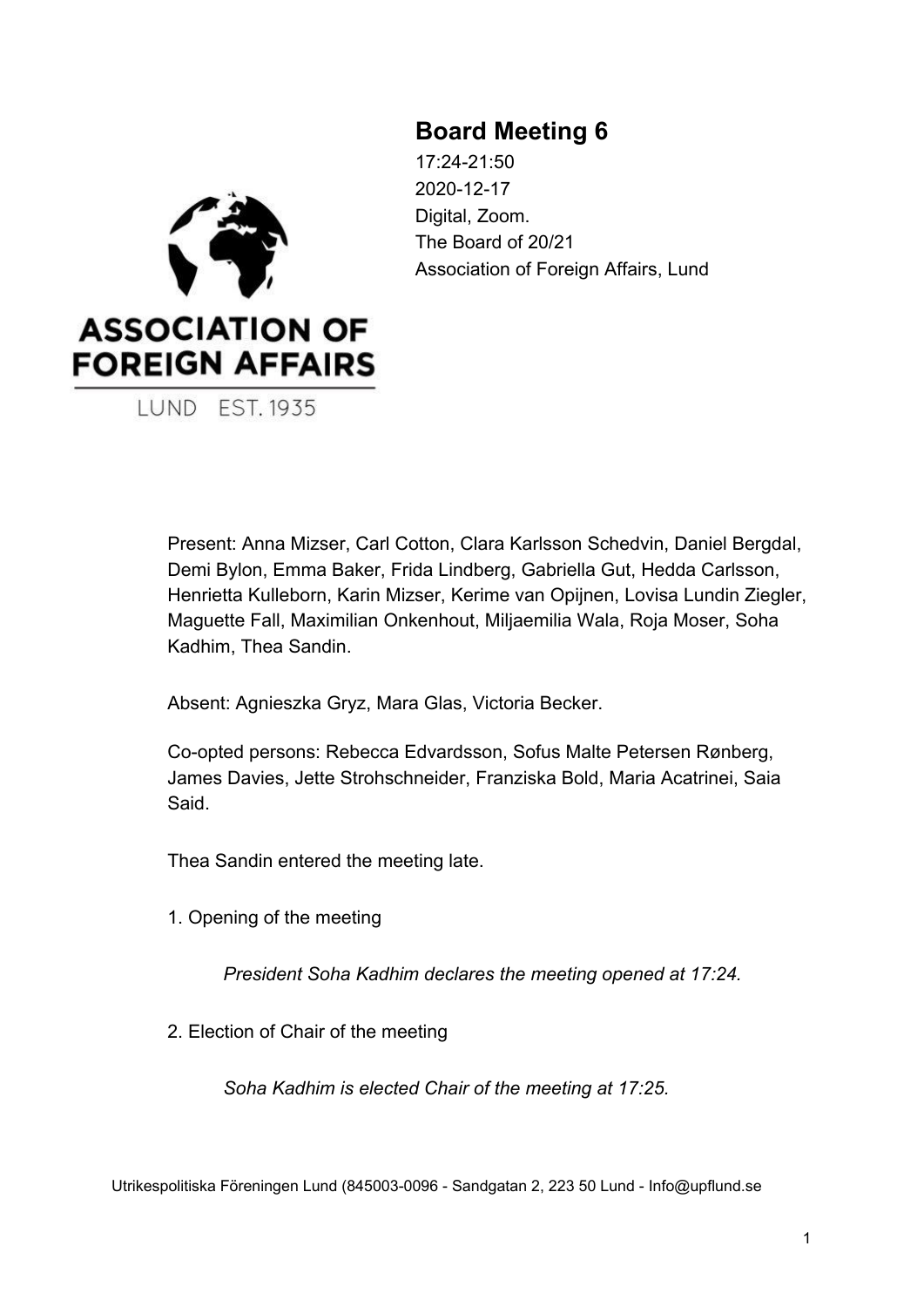3. Election of Secretary of the meeting

*Carl Cotton is elected Secretary of the meeting at 17:26.*

4. Election of Attesters and Vote Counters of the meeting

*Miljaemilia Wala and Lovisa Lundin Ziegler are elected Vote Counters and Attesters of the meeting at 17:28.*

5. Approval of the electoral roll

*The Chairperson Soha Kadhim proposes to set the electoral roll to 18.*

*Passed by acclamation at 17:29.*

6. Co-opted persons

*Chairperson Soha Kadhim proposes that the board decide to co-opt Rebecca Edvardsson, Sofus Malte Petersen Rønberg, James Davies, Jette Strohschneider, Franziska Bold and Maria Acatrinei from point 1 to point 9 on the agenda, as well as Saia Said for the entire meeting.*

*Passed by acclamation at 17:30.*

7. Approval of the Agenda (Attachment 1)

*Chairperson Soha Kadhim proposes to amend the agenda by removing point 12. Project of the Year and adding point 15.2 Fredsakademin.*

*Proposal to approve the amended agenda.*

*Passed by acclamation at 17:32.*

8. Ratification of PC decision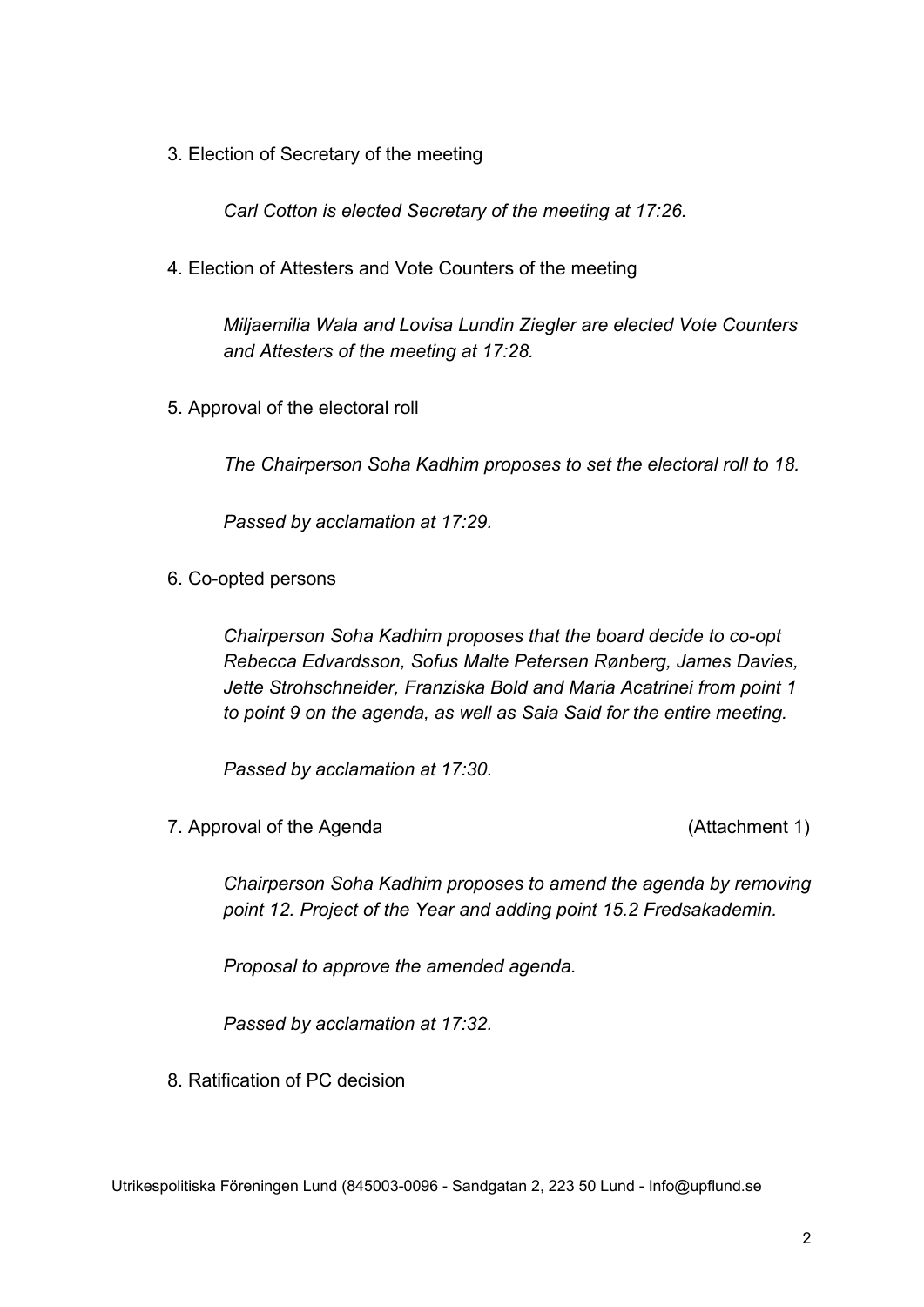*Chairperson Soha Kadhim proposes that the board agrees to ratify the PC decision that took place through e-mail between 2nd and 4th of December (2/12-4/12). The PC decision revolved around the new Discrimination and Equal Treatment Policy. The proposal was centered around abolishing the requirement of having the Discrimination and Equal Treatment Persons being representatives from both the board, and from the active members. This due to the fact that both of the positions had already been marketed as open. Therefore we are unable to give one of the positions to a board member. This abolishment will only take place during the remainder of the operational year of 20/21.*

*Passed by acclamation at 17:34.*

9. Election of trustees (Attachment 2)

9.1. Chief Recruiter

*Rebecca Edvardsson reads the nomination by the Election Committee of Jette Strohschneider as Chief Recruiter.*

*Jette Strohschneider introduces herself and speaks on why she is interested in the role.*

*The board then gets the opportunity to pose questions directly to Jette Strohschneider.*

*Jette Strohschneider is put into a waiting room whilst the board gets the opportunity to pose questions to the Election Committee.*

*All the co-opted persons join Jette Strohschneider in the waiting room so that the meeting only consists of board members able to participate in the electoral roll.*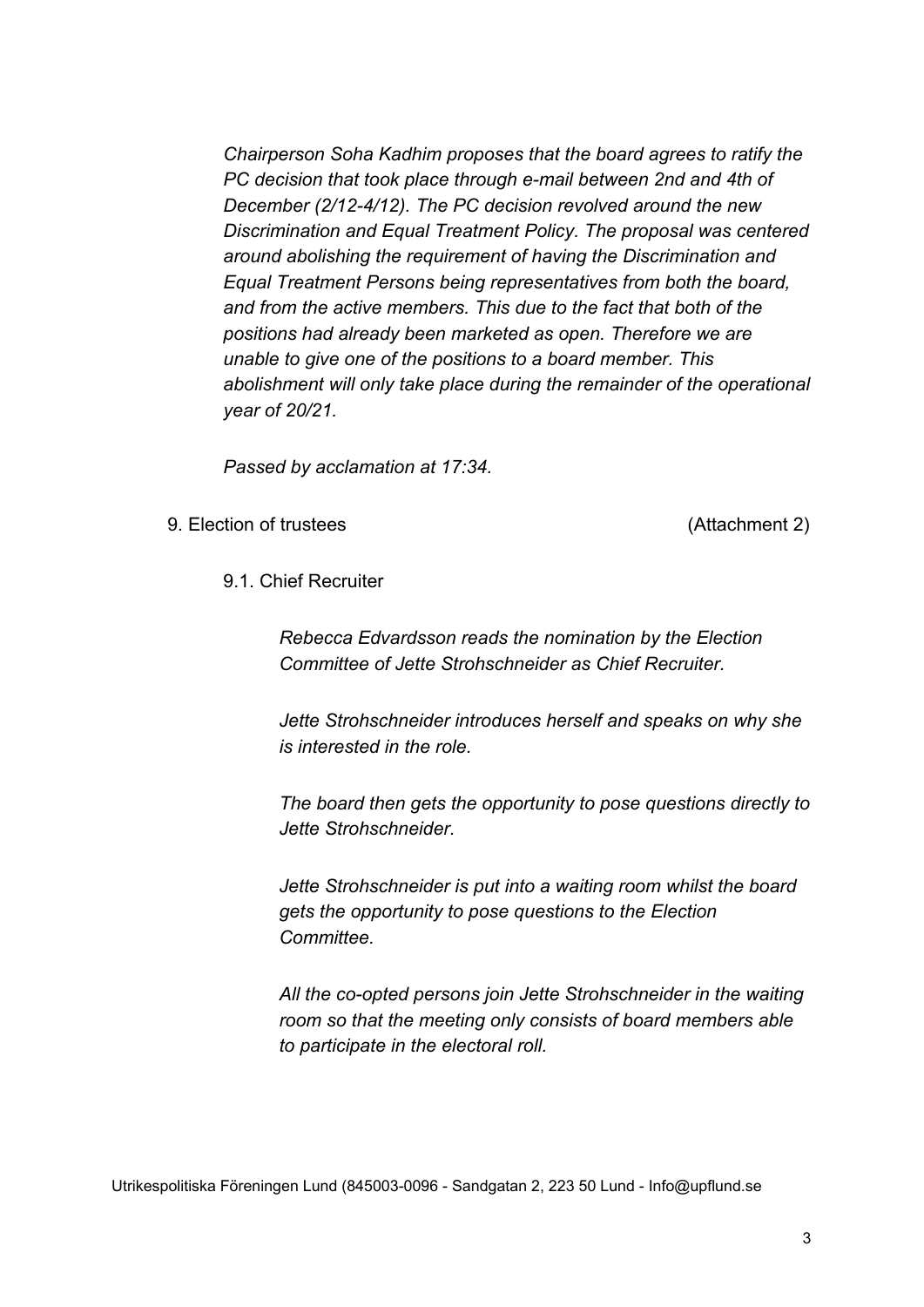*Chairperson Soha Kadhim proposes to elect Jette Strohschneider as the second Chief Recruiter for the remainder of the operational year of 20/21.*

*Elected through closed ballot voting at 17:51.*

9.2. Discrimination Contact Person(s)

*Both of the nominated candidates will firstly be interviewed by the board, and afterwards the votation process will commence on both of these candidates.*

*The first election is of Franziska Bold for the role as one of the Discrimination Contact Persons. Saia Said, who is nominated as well, is put into a waiting room.*

*Sofus Malte Petersen Rønberg reads the nomination by the Election Committee of Franziska Bold as one of the Discrimination Contact Persons.*

*Franziska Bold introduces herself and speaks on why she is interested in the role.*

*The board then gets the opportunity to pose questions directly to Franziska Bold.*

*Franziska Bold is put into the waiting room whilst the board gets the opportunity to pose questions to the Election Committee.*

*The second election is of Saia Said for the role as one of the Discrimination Contact Persons.*

*Saia Said joins the meeting again, and Franziska Bold stays in the waiting room. James Davies reads the nomination by the Election Committee of Saia Said as one of the Discrimination Contact Persons.*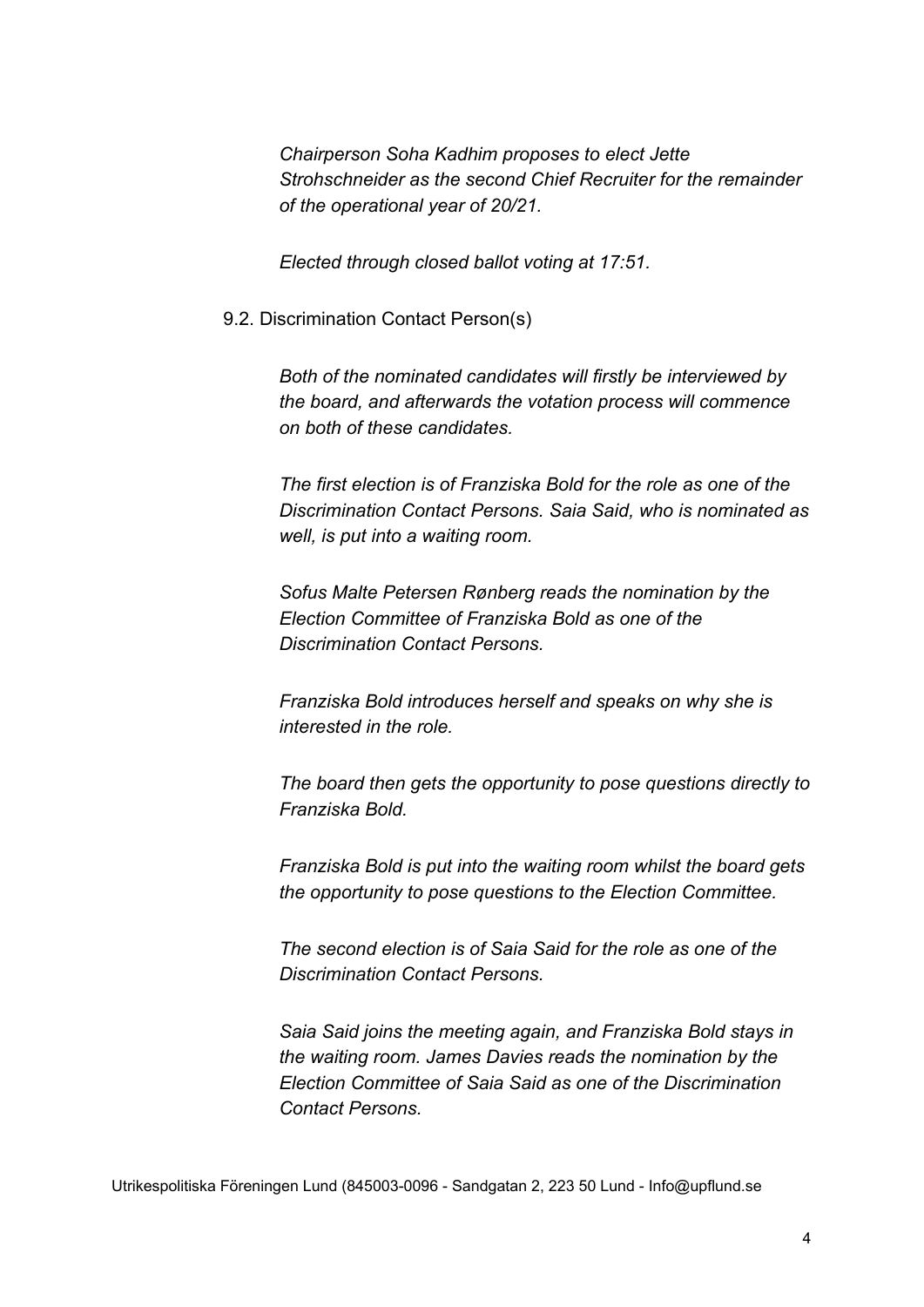*Saia Said introduces herself and speaks on why she is interested in the role.*

*The board then gets the opportunity to pose questions directly to Saia Said.*

*Saia Said joins Franziska Bold in the waiting room whilst the board gets the opportunity to pose questions to the Election Committee.*

*All the co-opted persons join Franziska Bold and Saia Said in the waiting room so that the meeting only consists of eligible voters.*

*Chairperson Soha Kadhim proposes to elect Franziska Bold as one of the Discrimination Contact Persons for the remainder of the operational year of 20/21.*

*Elected through closed ballot voting at 18:27.*

*Chairperson Soha Kadhim proposes to elect Saia Said as one of the Discrimination Contact Persons for the remainder of the operational year of 20/21.*

*Elected through closed ballot voting at 18:29.*

**(The Chairperson Soha Kadhim declares the meeting adjourned for a break at 18:30)**

**(The Chairperson Soha Kadhim declares the meeting re-opened at 18:42)**

*All the co-opted persons except for Saia Said leave the meeting. This does not affect the electoral roll which is still 18.*

10. Presidium reporting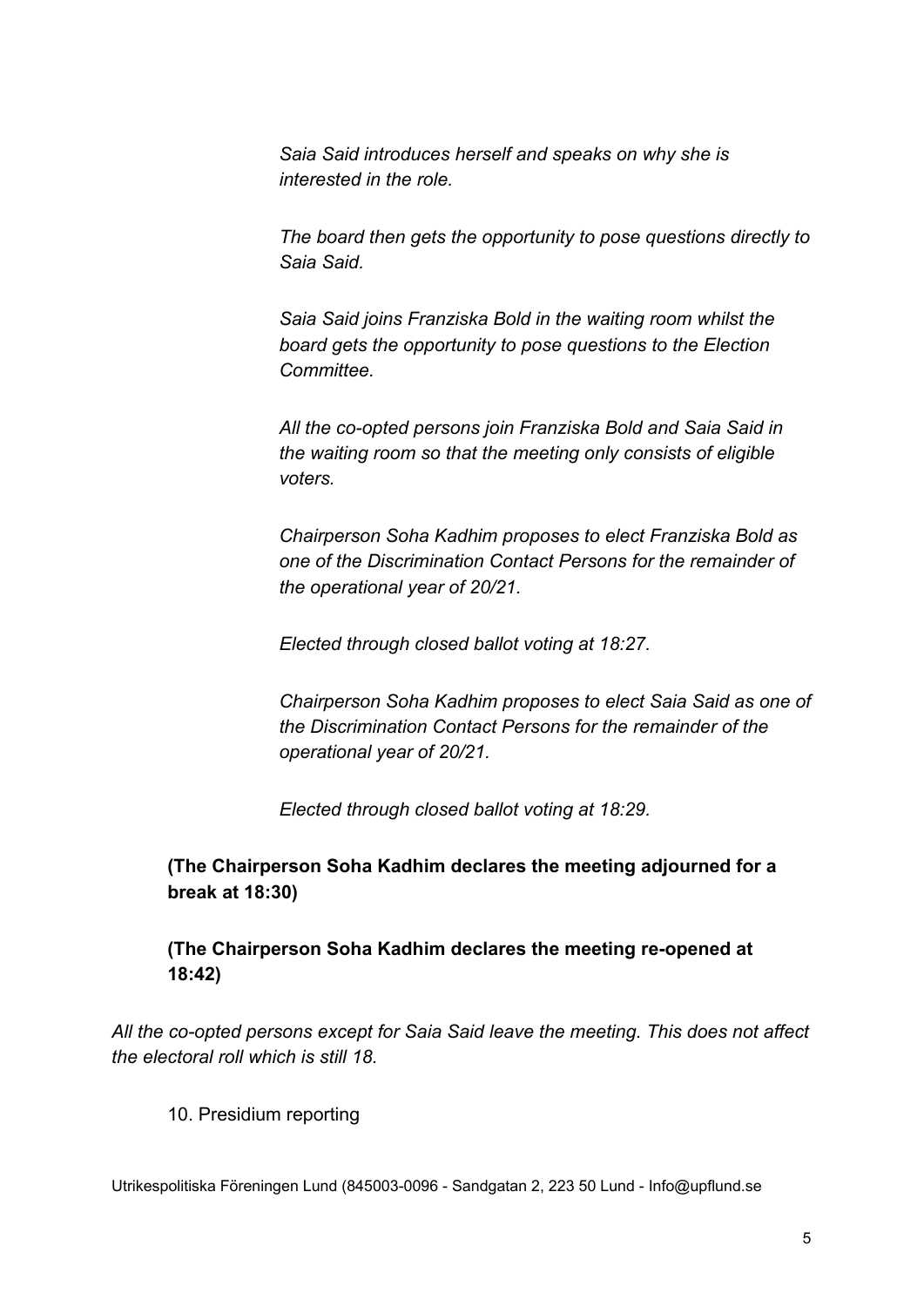## 10.1. **Presidents**

*- Discussions have commenced on having theme weeks during the spring semester to create cohesion within the association. The workshop which was supposed to take place during December will instead take place during the spring. An evaluation will be sent out to the board members to get a general idea on how everyone thinks the operational year is going.*

### 10.2. **Secretary**

*- Working on trying to make Cardskipper compatible with the Senior Collegium group, so that the membership list of this group will be managed through Cardskipper.*

### 10.3. **Treasurer**

*- The work on grants is ongoing. Reimbursements are back on track after some difficulties.*

### 10.4. **UFS-representative**

*- Mara Glas is absent and can therefore not report to the meeting.*

### 11. Committee reporting

### 11.1. **Webzine**

*- Had an online hangout last week. Weekly articles are still coming out and both of the heads are very satisfied with these articles as well as the general atmosphere in the committee.*

### 11.2. **Travel**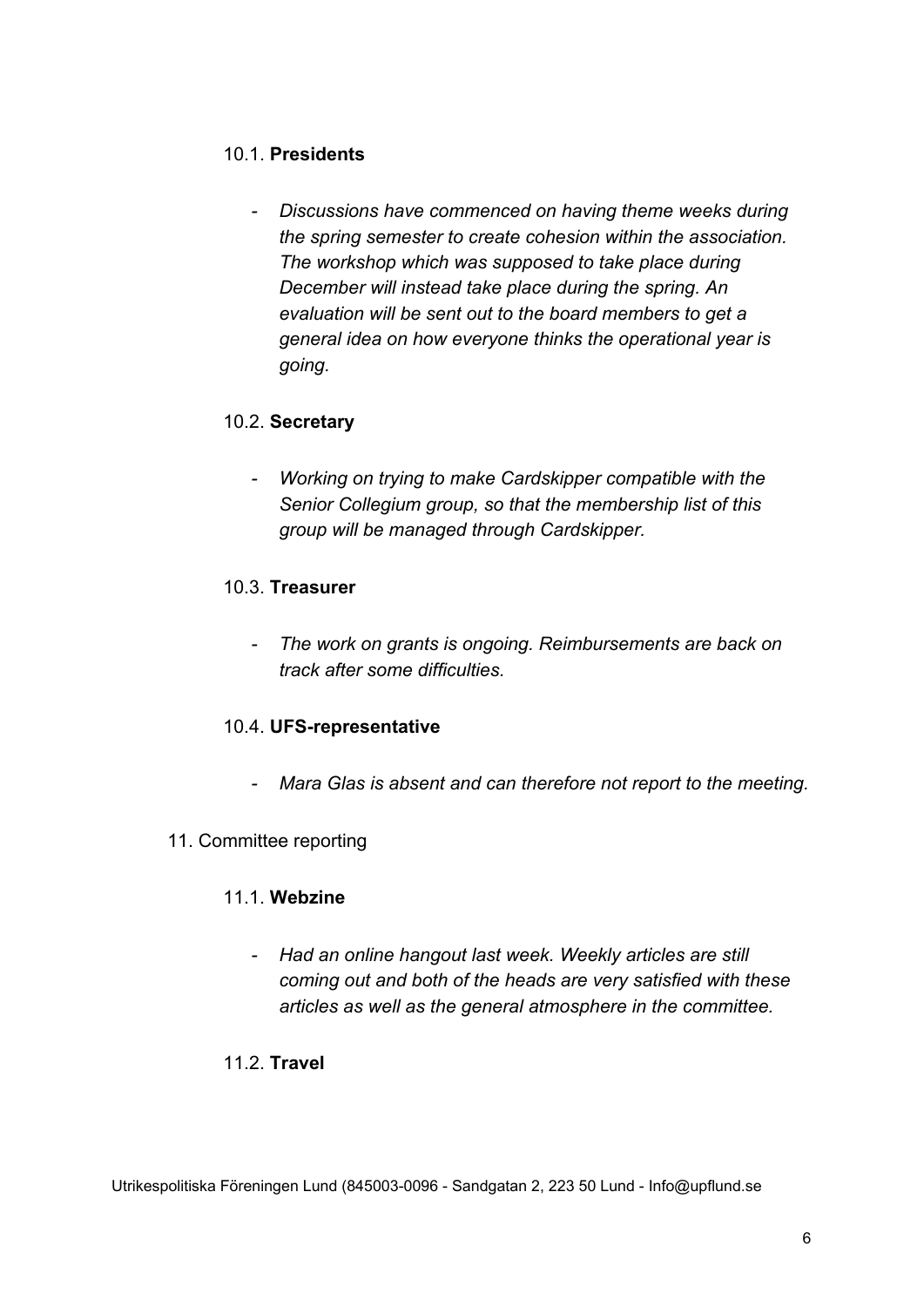*- Trying to adapt as well as possible to the pandemic. Satisfied with the difficult decisions that have been taken during the semester and that the committee seems keen on hanging around for next semester. Will hopefully travel abroad during the spring semester.*

## 11.3. **PR**

*- Currently recruiting to fill trustee positions within the PR-committee. The UPF-promo video is finished and approved by the board and the committee. Looking forward to filming more of these next semester. Board sweaters will hopefully be distributed in January.*

### 11.4. **Pod&Radio**

*- Have had the last of their events for this semester, and will be back broadcasting late January or early February.*

*Thea Sandin joins the meeting at 19:05.*

*The electoral roll is updated to 19.*

### 11.5. **Magazine**

*- Agnieszka Gryz and Victoria Becker are absent and can therefore not report to the meeting.*

### 11.6. **Lecture**

*- Presents statistics on the past semester. Very happy with the committee and the work that has been done. Five lectures have already been booked for the next semester.*

### 11.7. **Career**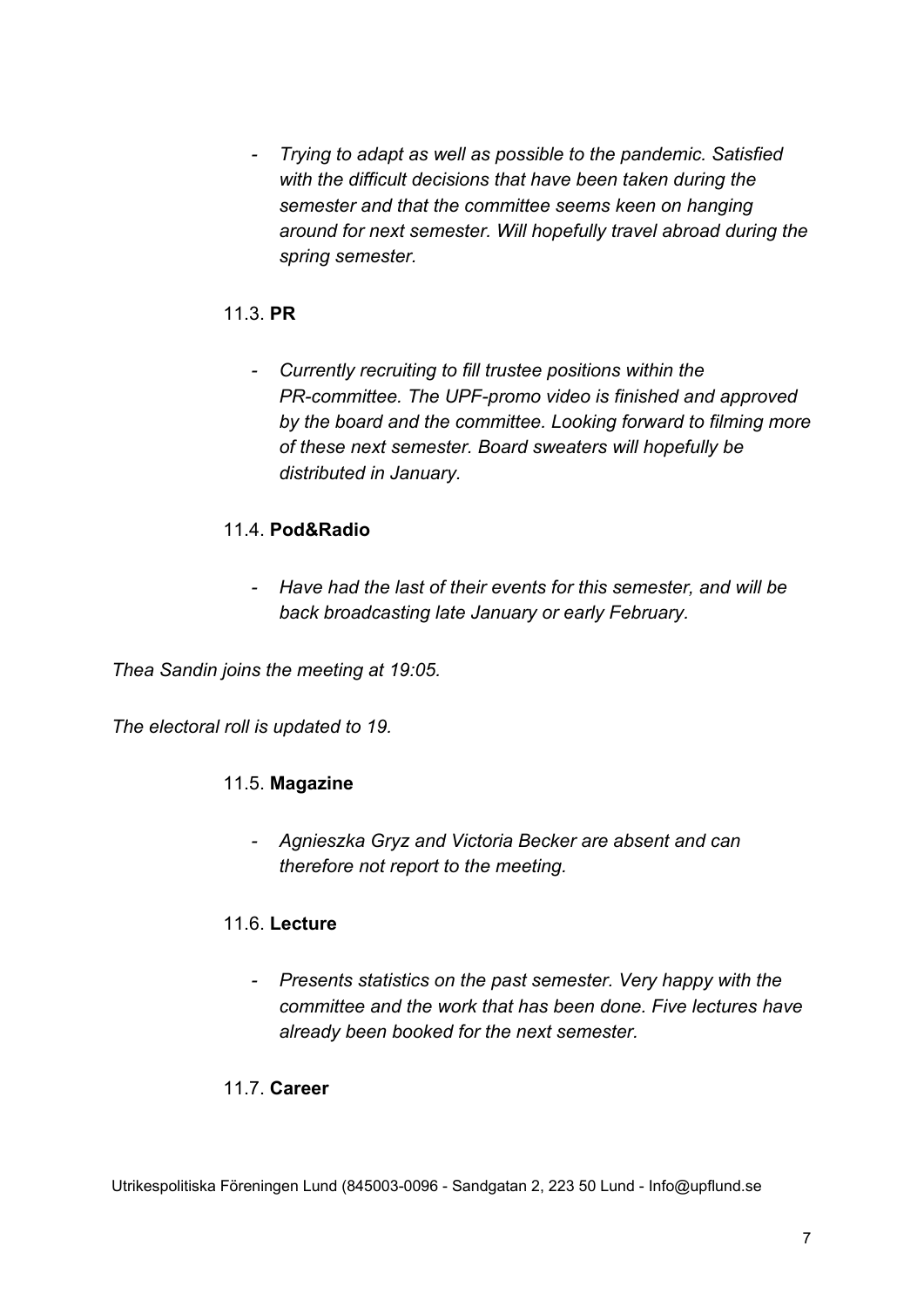*- Career Day went well, even though the digital platform that UF Uppsala bought struggled somewhat. The committee is excited and are working hard. The mentorship program is still in the application phase.*

### 11.8. **Activity**

*- Two study visits, a game night and a Netflix party have been organized since the last board meeting. All of these events were successful. Very satisfied with the adaptation they have made during the pandemic.*

## **(The Chairperson Soha Kadhim declares the meeting adjourned for a break at 19:23)**

## **(The Chairperson Soha Kadhim declares the meeting re-opened at 19:33)**

12. Project of the year

*Due to the updated agenda, this point is no longer relevant.*

### 13. RWI collaboration

*Vice President Hedda Carlsson briefs the board on future collaborations with RWI. Due to the pandemic, the RWI film festival is cancelled. Instead the event will be spread out over several different theme days. So far four different events have been planned, all in the spring semester. The committee heads are asked whether or not they are interested in participating in any of these events.*

*Discussion and questions arise in regards to the situation, and touches upon different committees possibilities to merge events with the events proposed by RWI. Several different committees notify the board that they are interested in participating in the events proposed by RWI.*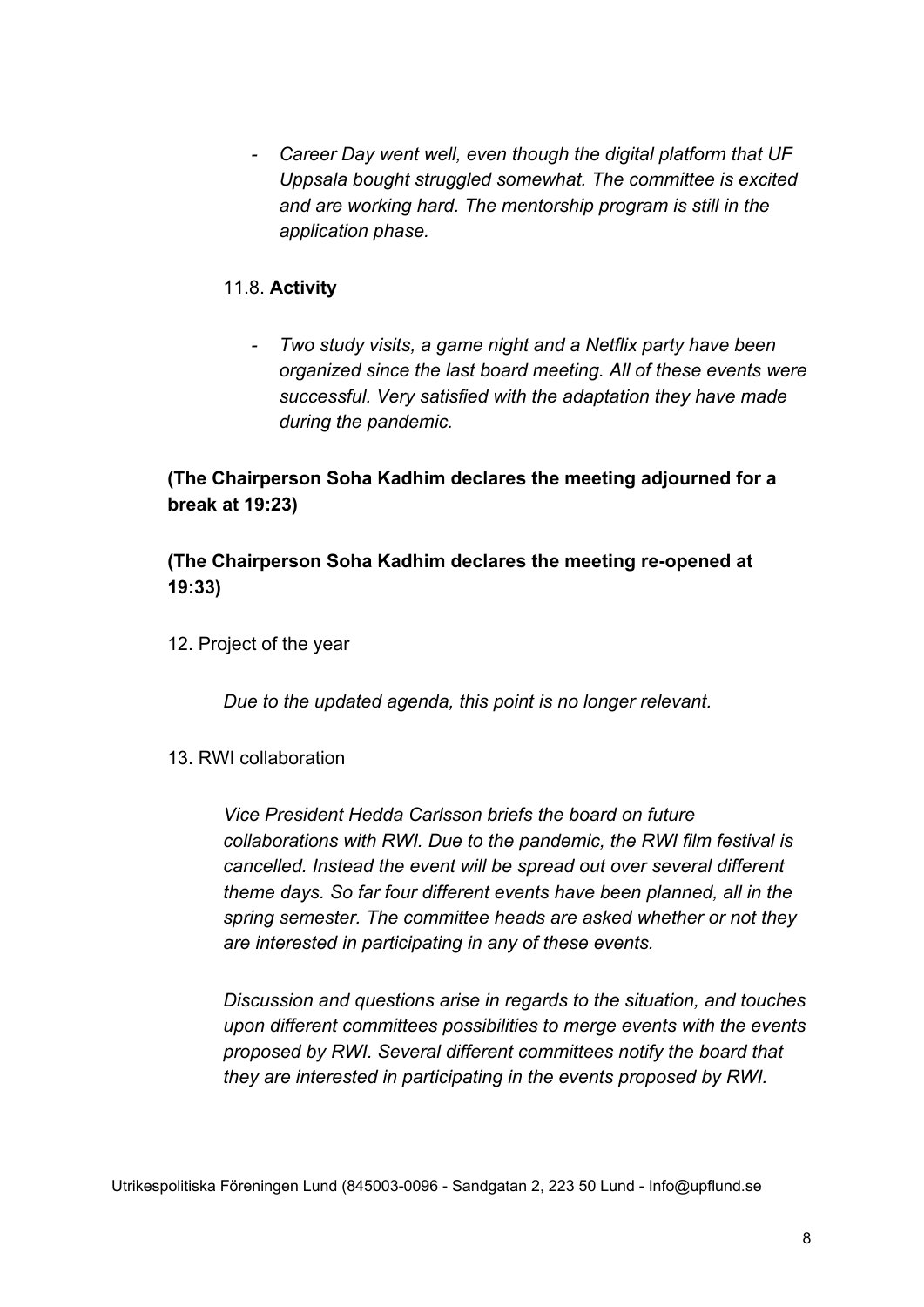14. Motion(s)

14.1. About updating the Crisis and Risk Mitigation Policy

(Attachment 3, 3.1)

*The motioneers propose that the board decides*

*To accept the updated Crisis and Risk Mitigation Policy in its entirety.*

*Roja Moser proposes to amend the motion as follows:*

*4.7 In case of social media crises*

*4. UPF as an association may not tag individuals in photos. This can only be done by personal/individual accounts. For example, UPF on social media cannot tag the individual Alex Andersson in UPF photos. A Head of PR may tag Alex Andersson in UPF photos through their personal social media account*

*to*

*4.7 In case of social media crises*

*4. UPF as an association may not tag private persons in photos on social media (Facebook, Instagram, Twitter, LinkedIn). This can only be done by personal/individual accounts. For example, UPF on social media cannot tag the private person Alex Andersson in UPF photos. A Head of PR may tag Alex Andersson in UPF photos through their personal social media account. UPF may tag individuals speaking at or co-hosting the event.*

*Maximilian Onkenhout brings up issues relating how to formulate several different points.*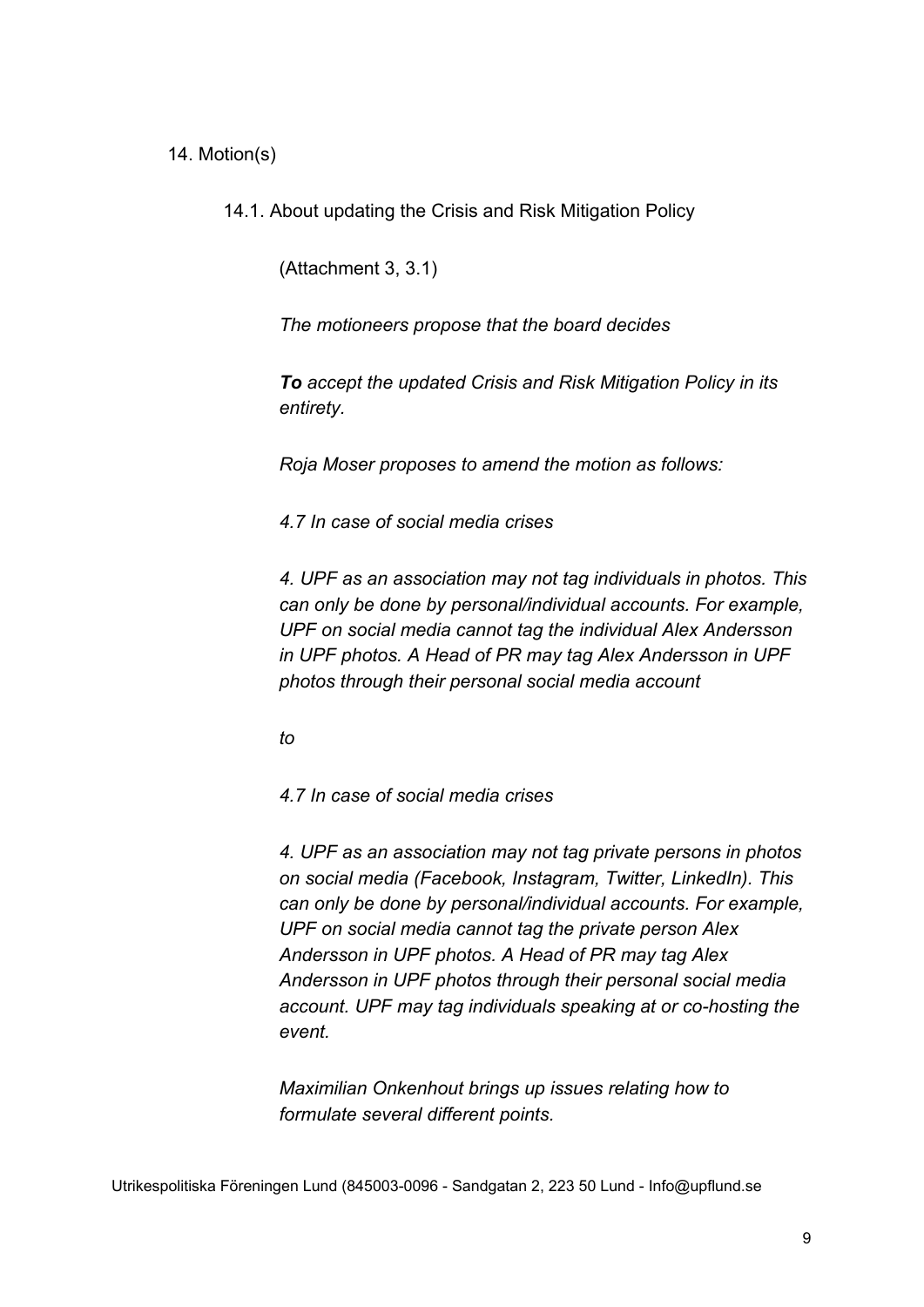*Chairperson Soha Kadhim gives response to the issues raised by Maximilian Onkenhout.*

*Saia Said suggests to include Hate Speech in the policy.*

*Hedda Carlsson brings up the question of whether or not the Crisis Group could be deemed responsible for determining safe spots for example during emergencies at UPF events. Hedda Carlsson also touches on the issue of whether or not the travel heads could be deemed responsible if one of the members violate Swedish law.*

*The Crisis Group gives response to the issues raised by Hedda Carlsson.*

*Maximilian Onkenhout propose an amendment to the Crisis Groups proposal from*

*4.5 In case of crises due to controversial topics*

*2. If a member of the association would express something hostile, offensive or provocative during a speech, lecture or other activity, it is the responsibility of the board to reject this statement. This can be done through a statement on the association's social media platforms and website, depending on the severity of the statement.*

*to*

*4.5 In case of crises due to controversial topics*

*2. If a member of the association would express something hostile, offensive or inappropriate during a speech, lecture or other activity, it is the responsibility of the board to reject this statement. This can be done through a statement on the association's social media platforms and website, depending on the severity of the statement.*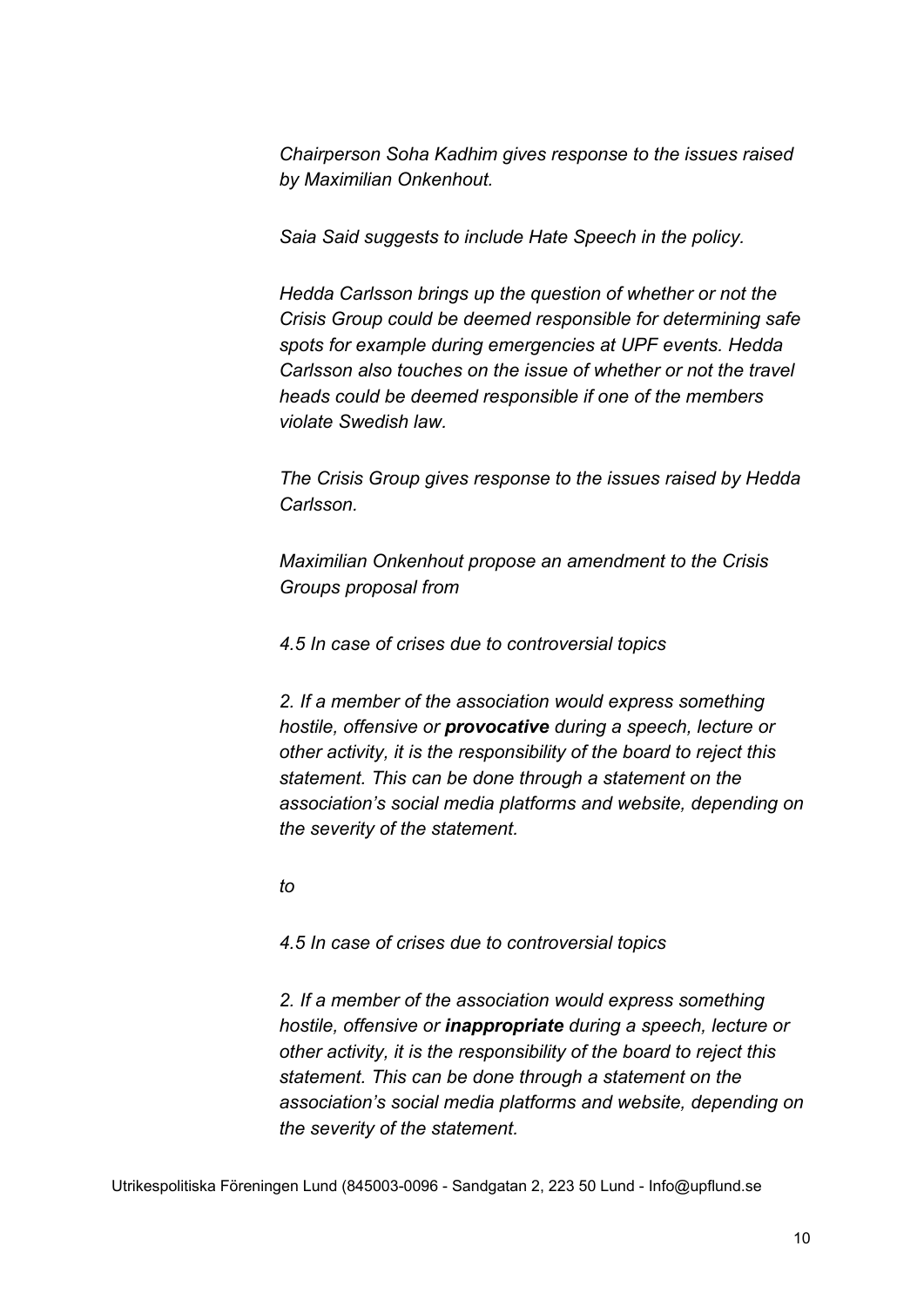*Roja Moser raises a question in regards to IT crises and whether or not it should fall under the mandate of the Crisis Group.*

*Hedda Carlsson proposes an amendment to Crisis Groups proposal under 4.4, from:*

*1. CG is responsible for determining if the location you are at is safer than leaving. In case the location needs to be evacuated, make sure that people are exiting the area calmly.*

*2. Inform people where they can go to seek shelter.*

*to*

*1. CG is responsible for at the beginning of the year informing the board of where shelter could be seeked in the case of an emergency.*

*Henrietta Kulleborn proposes End of Debate.*

*Passed by acclamation at 20:25.*

*The motioneers agree to merge their motion with all of the proposed amendments.*

*Chairperson Soha Kadhim proposes that the board decides*

*To accept the amended and updated Crisis and Risk Mitigation Policy in its entirety.*

*Passed by acclamation at 20:27.*

Chairperson Soha Kadhim proposes to prolong the meeting until 22:00, with the motivation that the following points are all important and should be dealt with before the semester ends.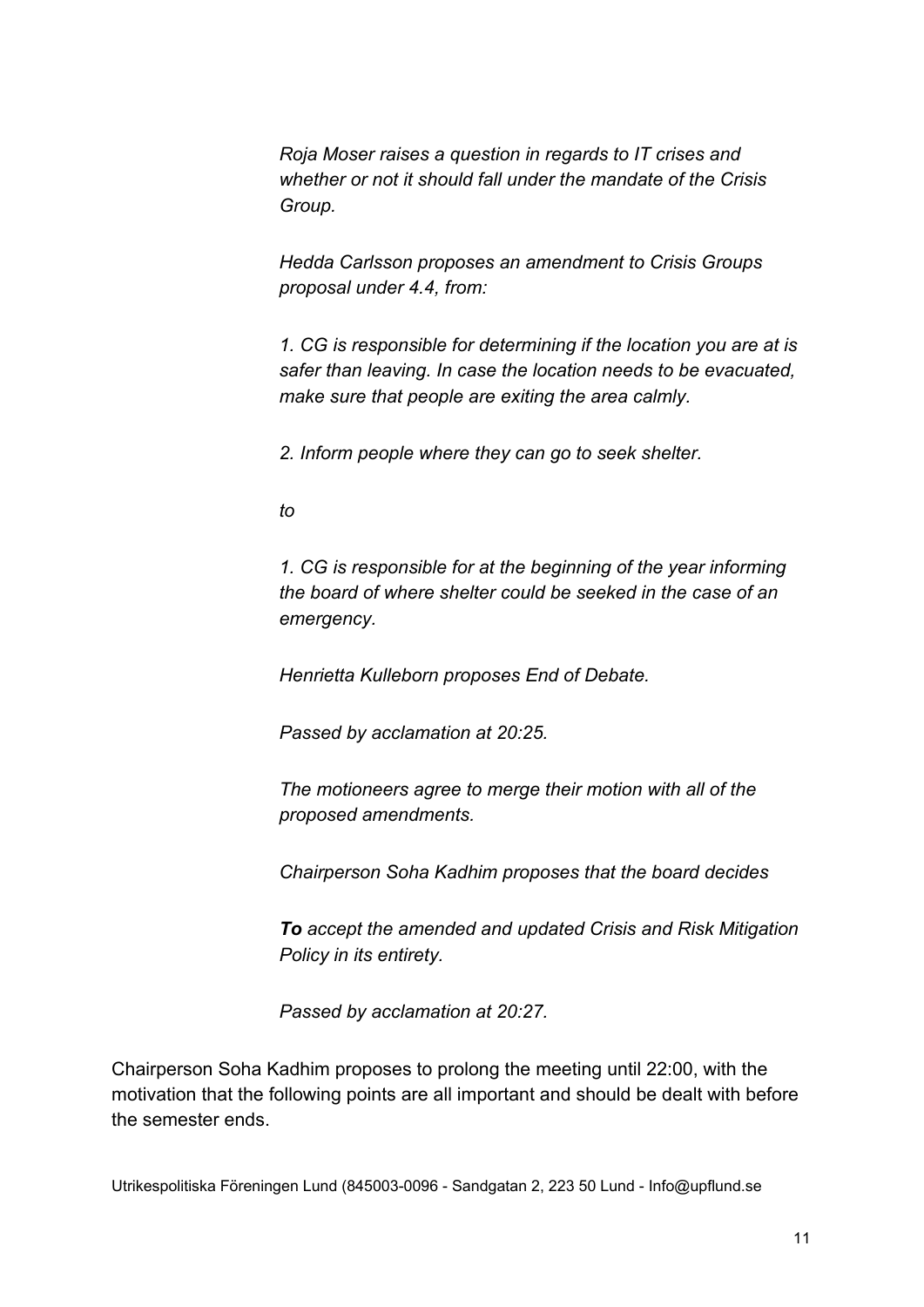Passed by acclamation at 20:29.

14.2. To adopt "mental health week" as project of the year

(Attachment 4)

*Maximilian Onkenhout introduces the motion and speaks in favour of it.*

*Initially the motion is presented as the following:*

*We propose that the board decides to:*

*To approve Mental health week as UPFs project of the year.*

*Maximilian Onkenhout amends the original proposal to the following:*

*We propose that the board decides to:*

*"To approve The Mental Health Week to spread awareness and understanding of mental illness/health, to provide a social activity to combat the decline in social interaction because of the Covid-19 pandemic, to encourage physical exercise and mental training in order to enhance the well-being of our members as project of the year."*

*Different questions arise in regards to the motion, and board members argue against and in favour of it.*

Thea Sandin leaves the meeting at 20:45.

The electoral roll is updated to 18.

*Hedda Carlsson propose to amend the motion from*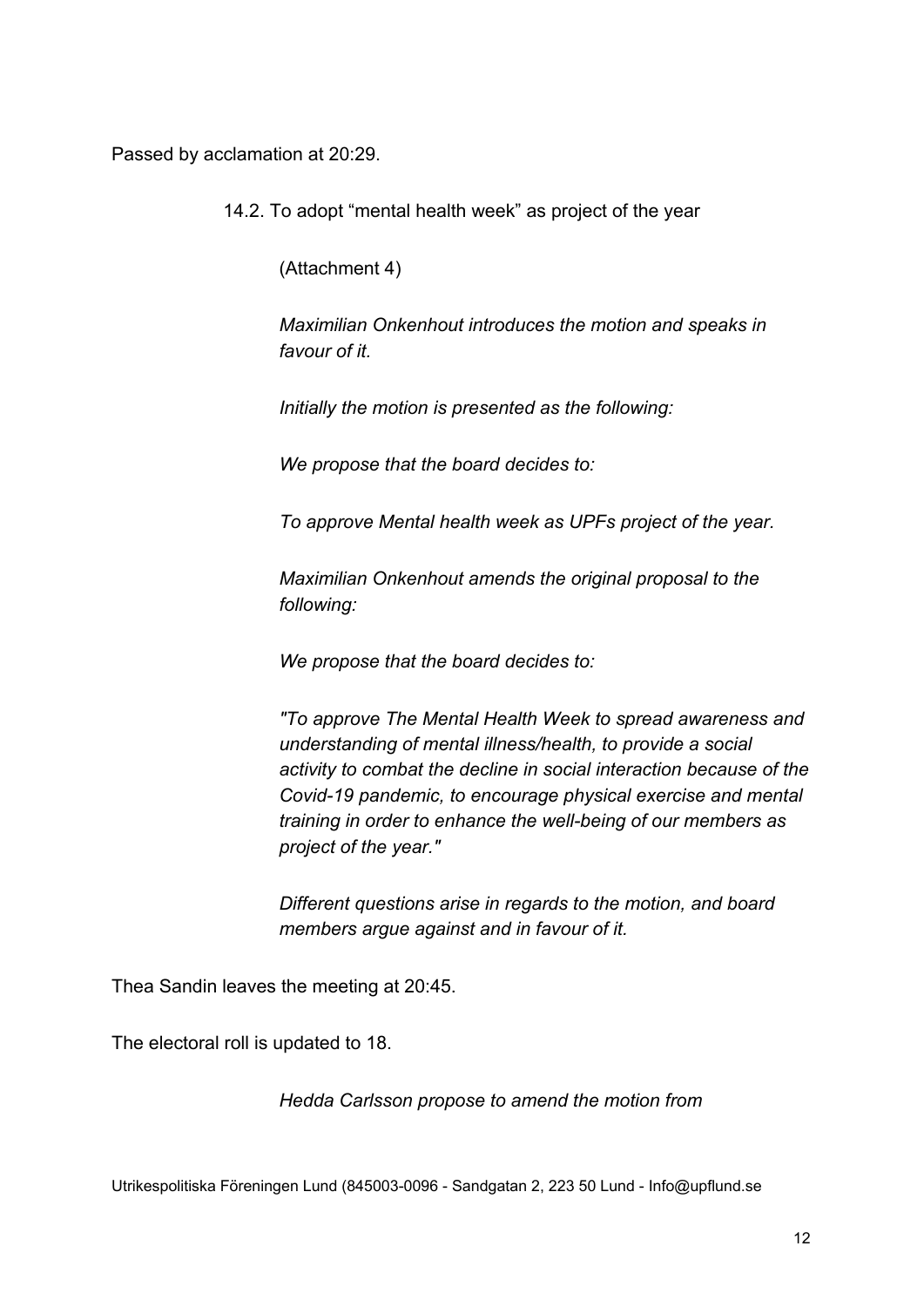*To approve The Mental Health Week to spread awareness and understanding of mental illness/health, to provide a social activity to combat the decline in social interaction because of the Covid-19 pandemic, to encourage physical exercise and mental training in order to enhance the well-being of our members as project of the year.*

### *To*

*To approve The Mental Health Week to spread awareness and understanding of mental illness/health, as well as organize activities with the purpose of enhancing the mental and physical well-being of our members as project of the year.*

*Chairperson Soha Kadhim counter-proposes Hedda Carlssons proposal with the following:*

*To approve a Mental Health Month to spread awareness and understanding of mental illness/health, as well as organize activities with the purpose of enhancing the mental and physical well-being of our members as project of the year.*

*Roja Moser proposes End of Debate.*

*Passed by acclamation at 21:09.*

*Hedda Carlsson mergers her proposal with the counter-proposal by Soha Kadhim.*

*Two different proposals are up for votation. The first proposal is the proposal presented by the motioneers. The second proposal is the counter-proposal by Chairperson Soha Kadhim.*

*Henrietta Kulleborn, Maximillian Onkenhout and Karin Mizser proposes that the board approve the following:*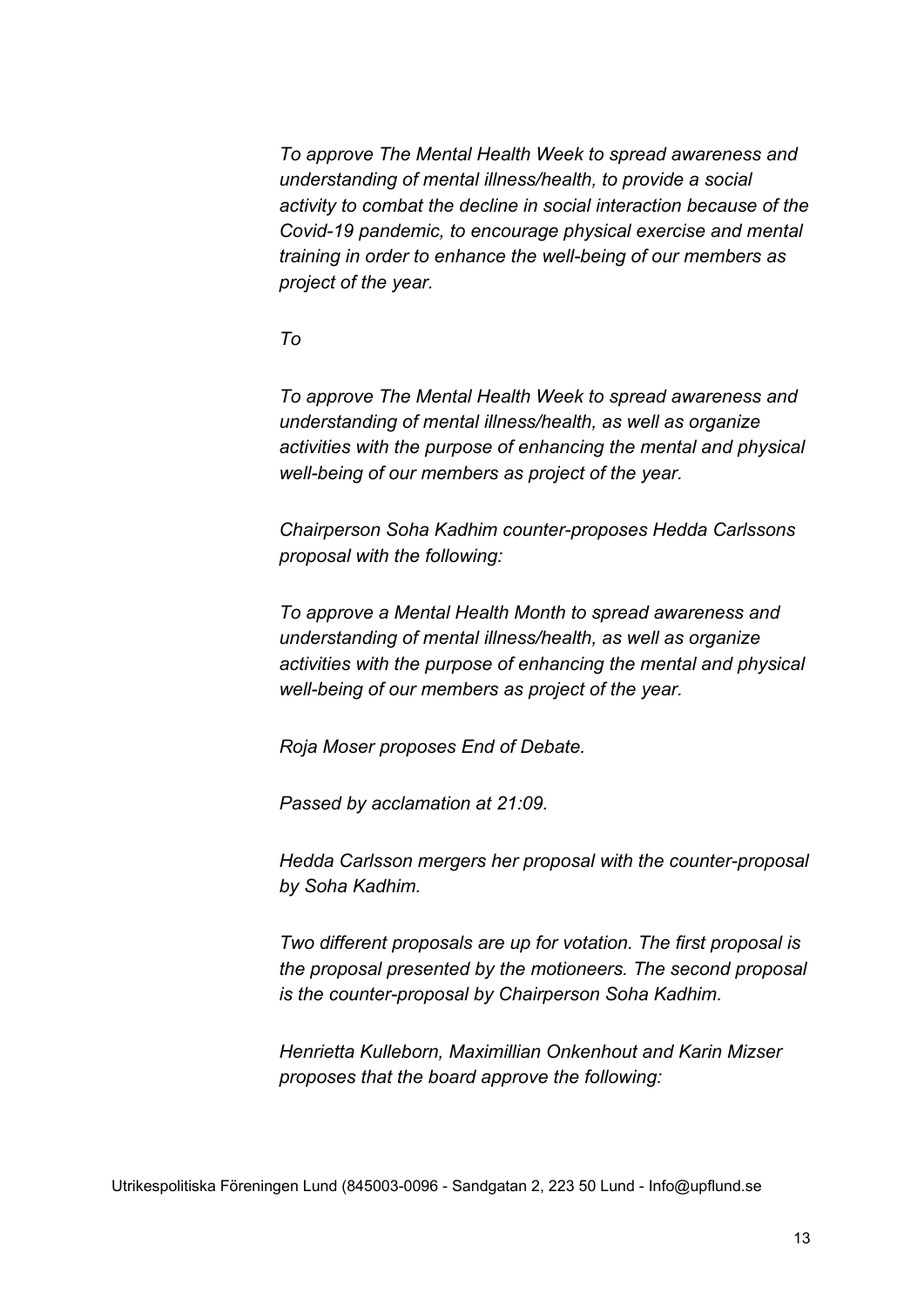*To approve The Mental Health Week to spread awareness and understanding of mental illness/health, to provide a social activity to combat the decline in social interaction because of the Covid-19 pandemic, to encourage physical exercise and mental training in order to enhance the well-being of our members as project of the year.*

*Rejected by acclamation at 21:15.*

*The counter-proposal by Soha Kadhim is up for votation next.*

*Soha Kadhim counter-proposes that the board approves the following:*

*To approve a Mental Health Month to spread awareness and understanding of mental illness/health, as well as organize activities with the purpose of enhancing the mental and physical well-being of our members as project of the year.*

*Passed by acclamation at 21:15.*

**(The Chairperson Soha Kadhim declares the meeting adjourned for a break at 21:15)**

## **(The Chairperson Soha Kadhim declares the meeting re-opened at 21:20)**

15. Other points

15.1. Skanör in February

*Chairperson Soha Kadhim informs the board that the Skanör Trip in February has been cancelled due to the restrictions. The board needs to decide whether it would be a good idea to preliminary book Skanör for a later date.*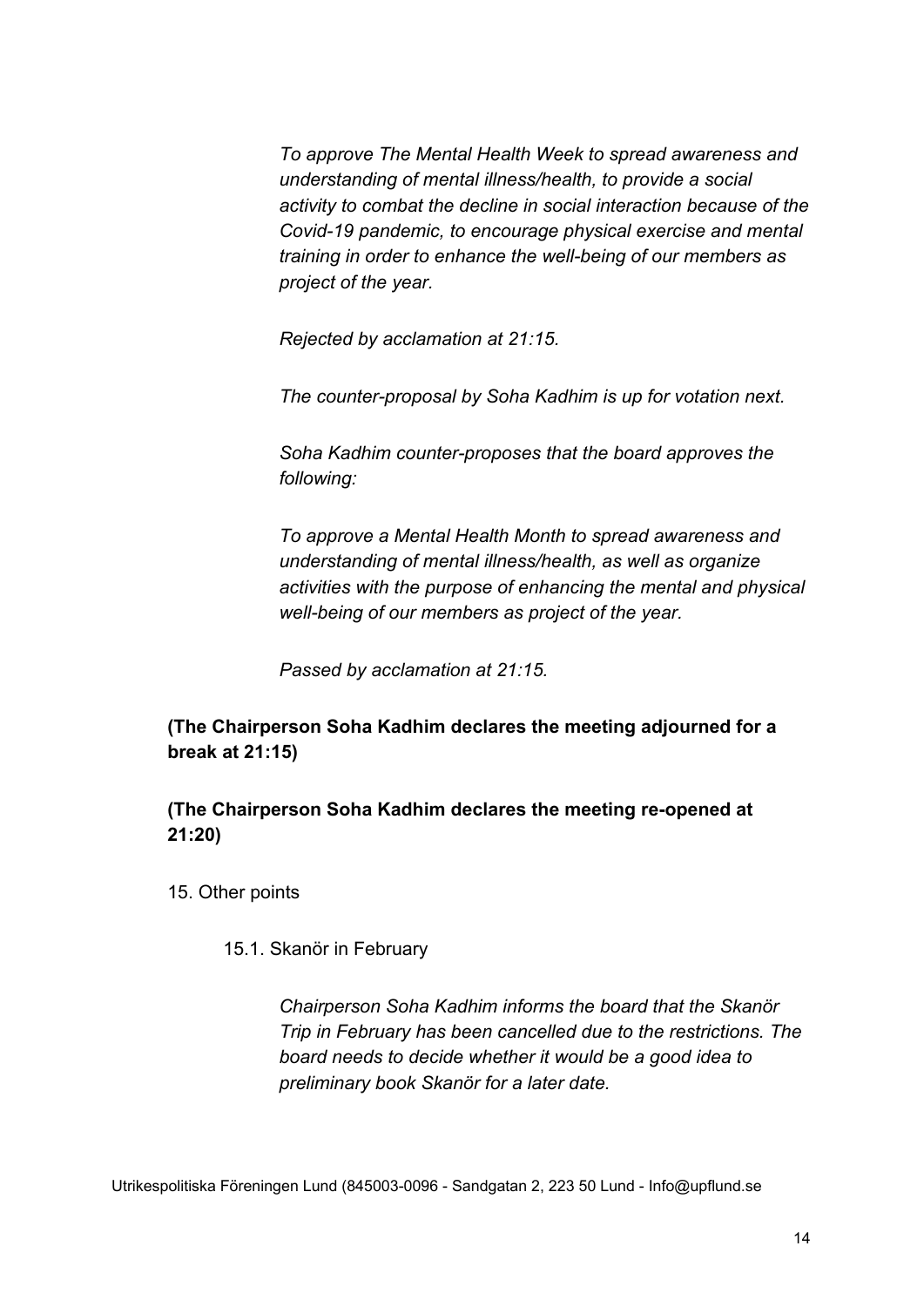*Different opinions are presented by the board on whether or not it could be a good idea to preliminary book the Easter week. This would prolong the cancellation period and postpone the last date for cancelling the trip.*

*The board finds that it would be a good idea to do the above. The Chairperson Soha Kadhim will also look into other similar locations available during the spring semester.*

*Kerime van Opijnen leaves the meeting at 21:29.*

*The electoral roll is updated to 17.*

*Daniel Bergdal leaves the meeting at 21:30.*

*The electoral roll is updated to 16.*

15.2. Fredsakademin

*Fredsakademin has reached out to the association with a proposal to collaborate with them on a project they will work on during the spring semester. If successful, this might become a more longtime collaboration. The terms of the collaboration is up for discussion, and could be that UPF is co-hosting an event, or just using the association's social media channels to promote their events.*

*The board discusses the issue with Fredsakademin using Swedish as their official language, and whether or not they could be convinced to use English during a potential event instead.*

*The board concludes that it is problematic to officially promote or collaborate with an association where many of our members will not be able to participate due to language barriers. Instead UPF will promote the events in sub-channels and unofficially.*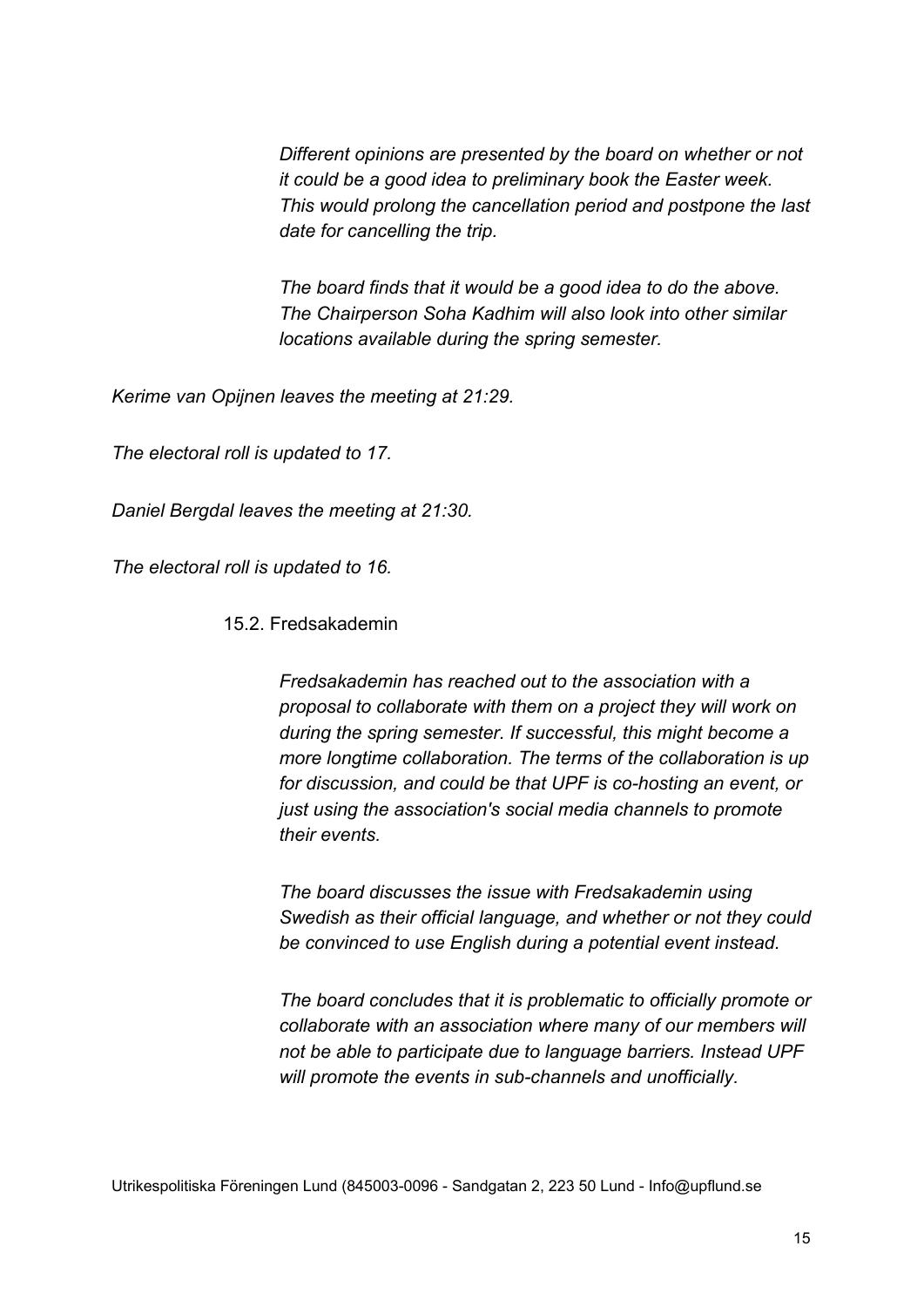16. Confirmation of next board meeting

*President Soha Kadhim informs the board that the next board meeting will be held on the 21st of January (21/1) at 17.00.*

17. Meeting adjourned

*Chairperson Soha Kadhim declares the meeting adjourned at 21:50.*

Celletter

Carl Cotton, Secretary

Miljaemilia Wala, Attester

hofadelli

Soha Kadhim, Chair

Lovisa Lundin Ziegler, Attester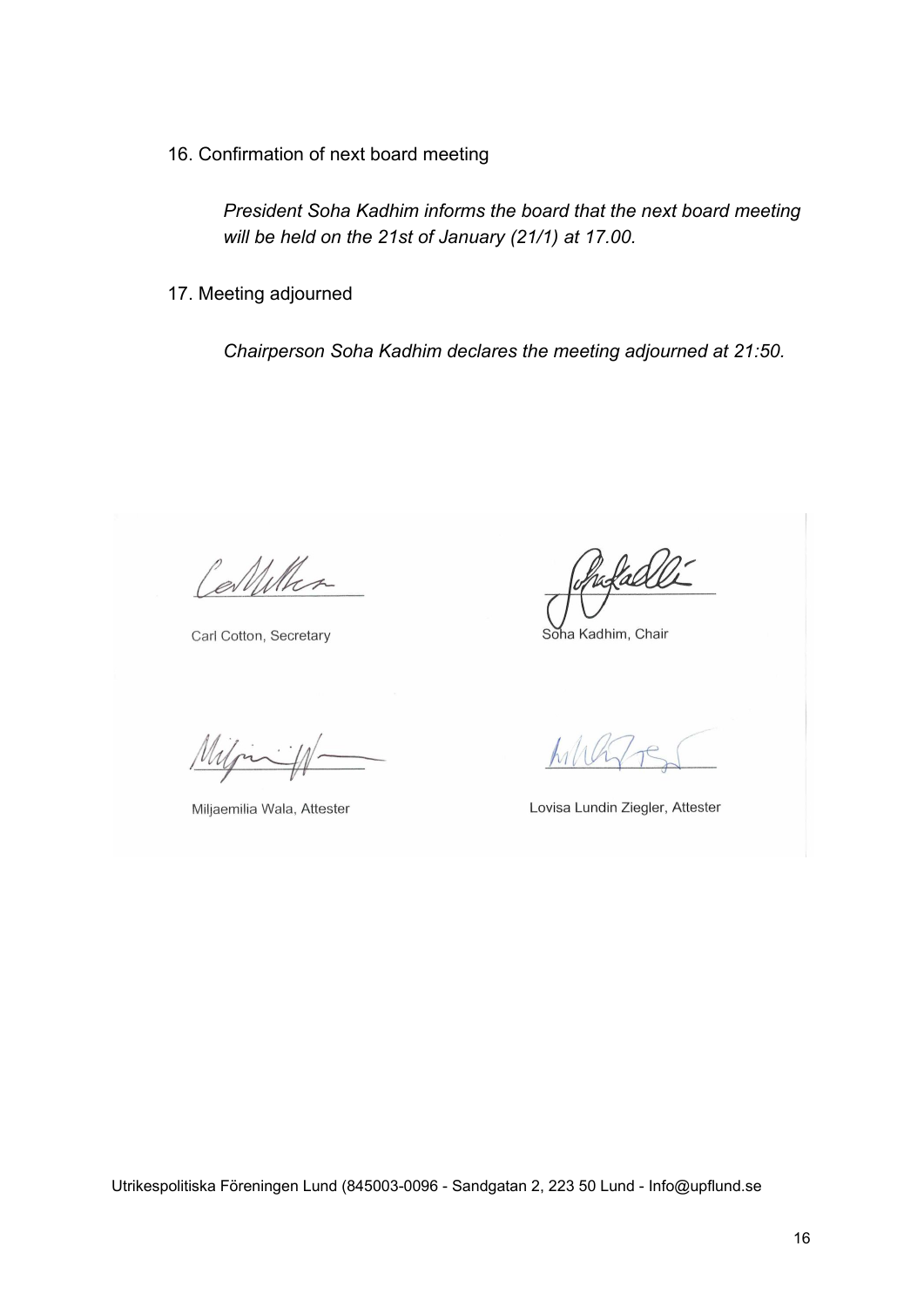Board Meeting 6 2020-12-17, 17:00-21:00 Digital, Zoom The Board 20/21 Association of Foreign Affairs, Lund

- 1. Opening of the meeting
- 2. Election of Chair of the meeting
- 3. Election of Secretary of the meeting
- 4. Election of Attesters and Vote Counters of the meeting
- 5. Approval of the electoral roll
- 6. Co-opted persons
- 7. Approval of the Agenda
- 8. Ratification of PC decision
- 9. Election of trustees
- 9.1.Chief Recruiter
- 9.2.Discrimination Contact Person(s)
- 10.Presidium reporting
- 10.1.Presidents
- 10.2.Secretary
- 10.3.Treasurer
- 10.4.UFS-representative
- 11.Committee reporting
- 11.1.Webzine
- 11.2.Travel
- 11.3.PR
- 11.4.Pod&Radio
- 11.5.Magazine
- 11.6.Lecture
- 11.7.Career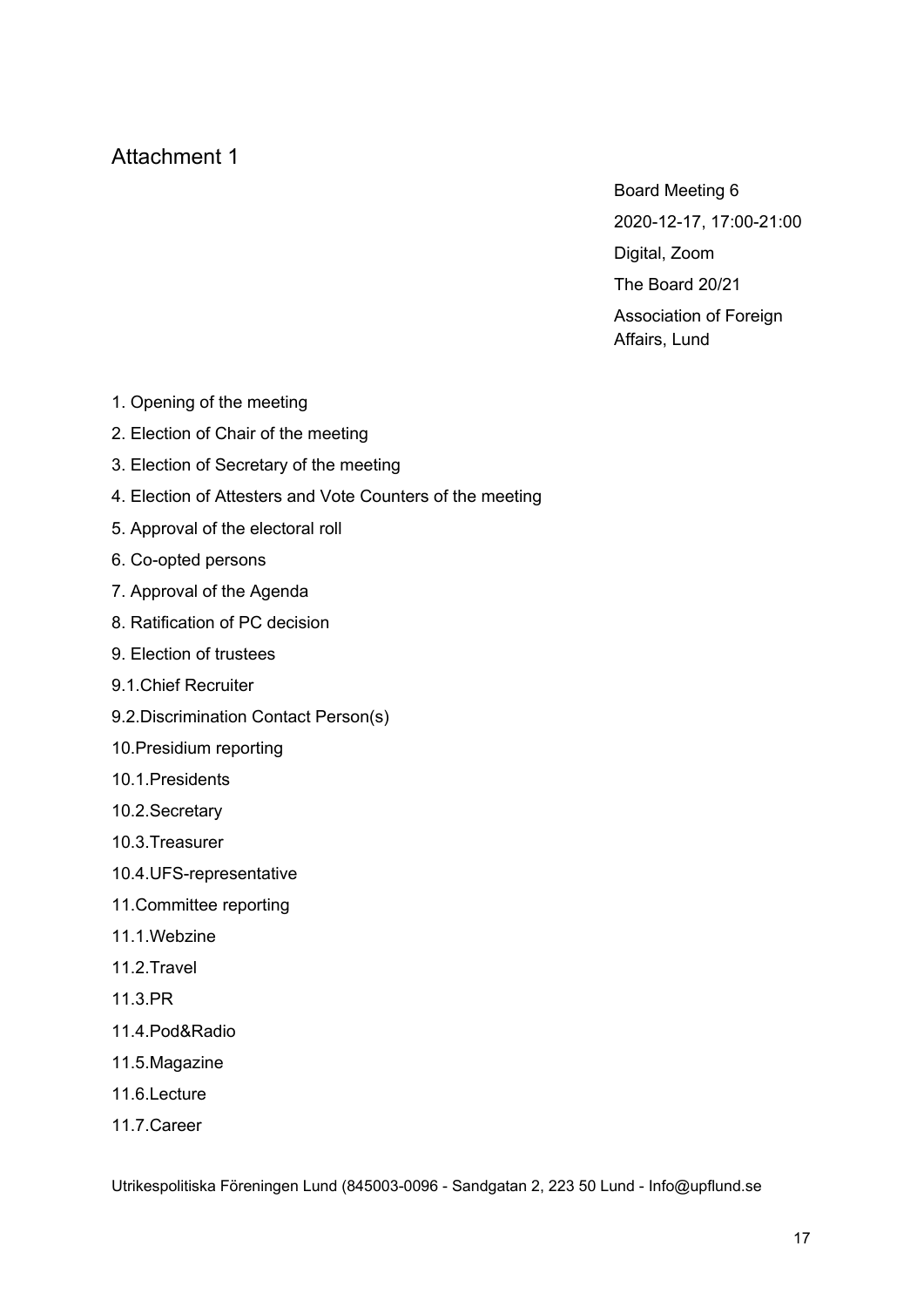- 11.8.Activity
- 12. Project of the Year
- 13. RWI collaboration
- 14.Motion(s)
- 14.1. About Updating the Crisis and Risk Mitigation Policy
- 14.2.To adopt "mental health week" as project of the year
- 15.Other points
- 15.1. Skanör in February
- 16.Confirmation of next board meeting
- 17.Meeting adjourned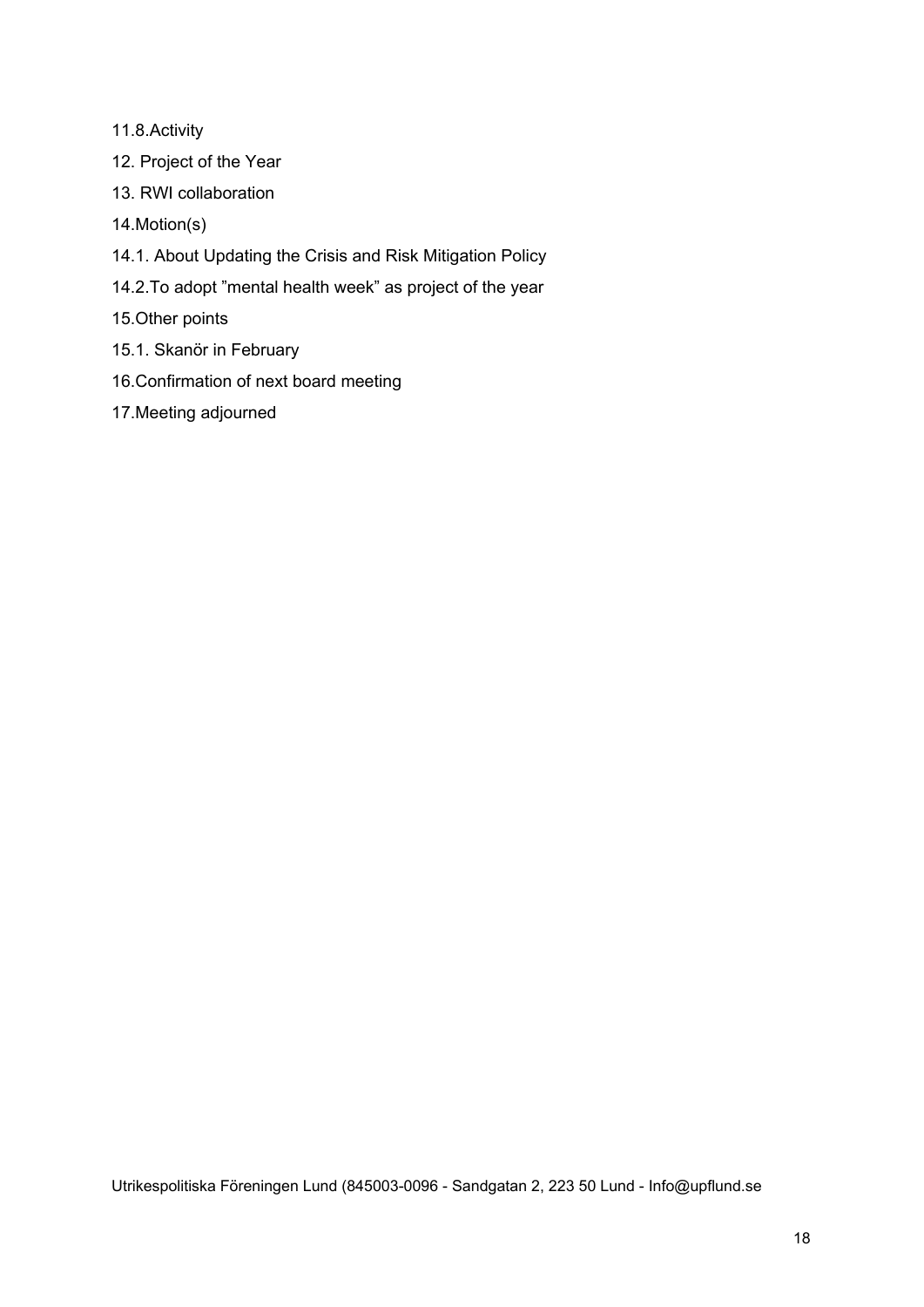Dear board members,

We, the Election Committee, have nominated the following candidate for the position as Chief Recruiter for the spring term of 2021:

*- Jette Strohschneider*

We, the Election Committee, have nominated the following candidates for the position as Discrimination Contanct Person(s) for the spring term of 2021:

- *- Franziska Bold*
- *- Saia Said*

There are no counter-candidates for either position.

**Rebecca Edvardsson James Davies Sofus Rønberg** UPF Election Committee

--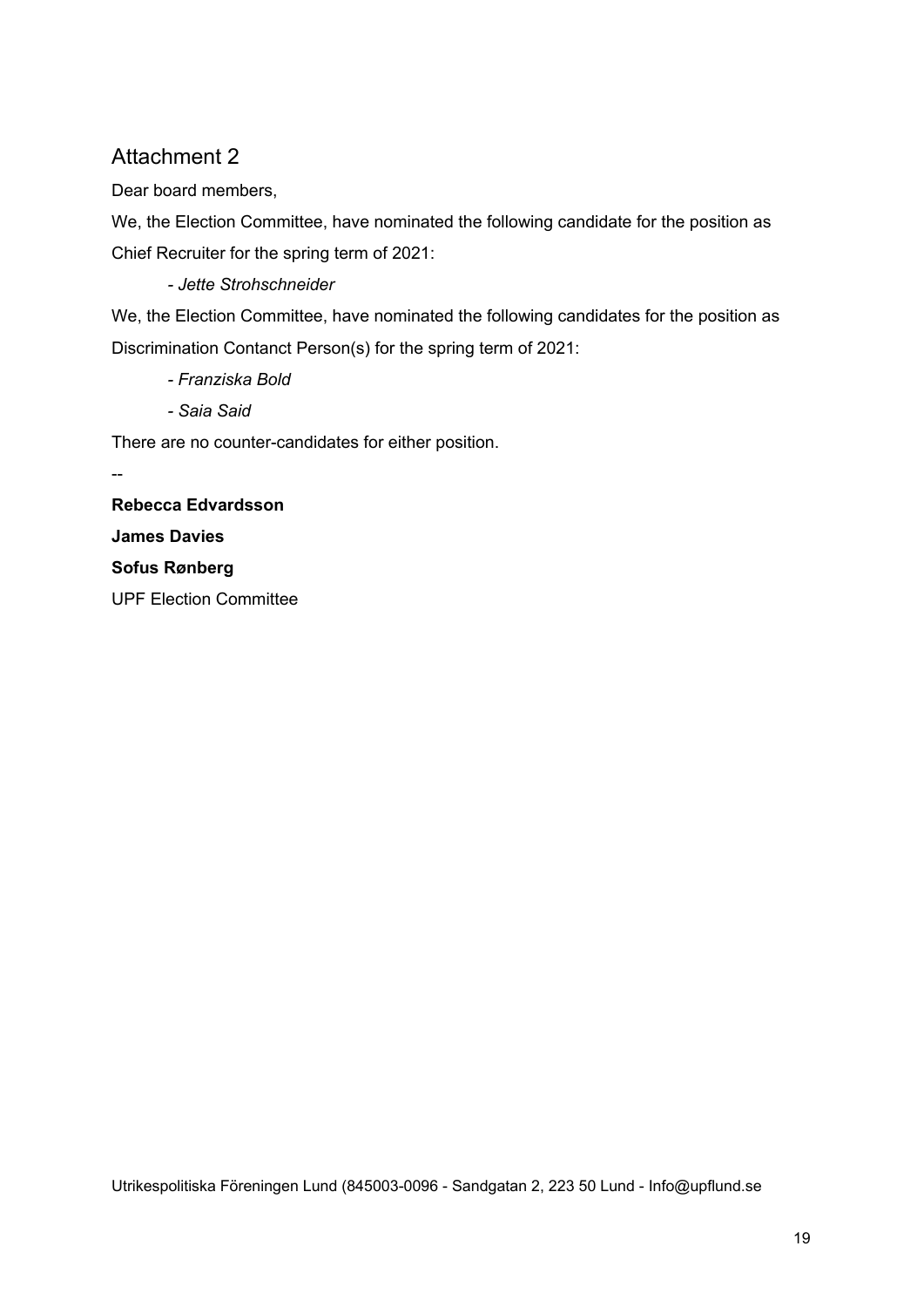Motion about Updating the Crisis and Risk Mitigation Policy

#### **Background**

The Crisis and Risk Mitigation Policy was implemented 2016 and has not been updated since. The unforeseen pandemic that has affected our association immensely during the past few months. Because of this, we have noticed that the current policy is in need of an amendment. This pandemic has shown us that acute decisions are at times required due to new restrictions/recommendations that are presented that get implemented a few days later. The current policy does not have any sections on how to handle pandemic/epidemic situations which could be beneficial to include in case this ever happens again.

#### **Purpose**

This policy aims to clarify the procedures concerning security and safety measures for the association's operations and when crises occur. Moreover, there are several other situations that may occur that are currently not included in the policy. As we are students where most of us have minimal to no experience of how to handle crises and other situations, it would be beneficial for the association in the long term to have plans in place for multiple what if scenarios that might be unlikely but are still something that can occur. This would be to ensure that we don't end up in the same uncertain space that we've been in these past few months. With several routines in place that would be binding guidelines for the board and crisis group (CG), it would in turn create transparency as well as consistency within the association's operations. Furthermore, it will hopefully give a better understanding of the mandates of the board and CG. If there is something that should be taken into consideration after this current situation, it is that having proper guidelines is vital, not only for when a crisis does occur but also for how to work preemptively to keep our association working for the best interest of our members and our association's survival.

#### **Proposal**

We propose that the board decides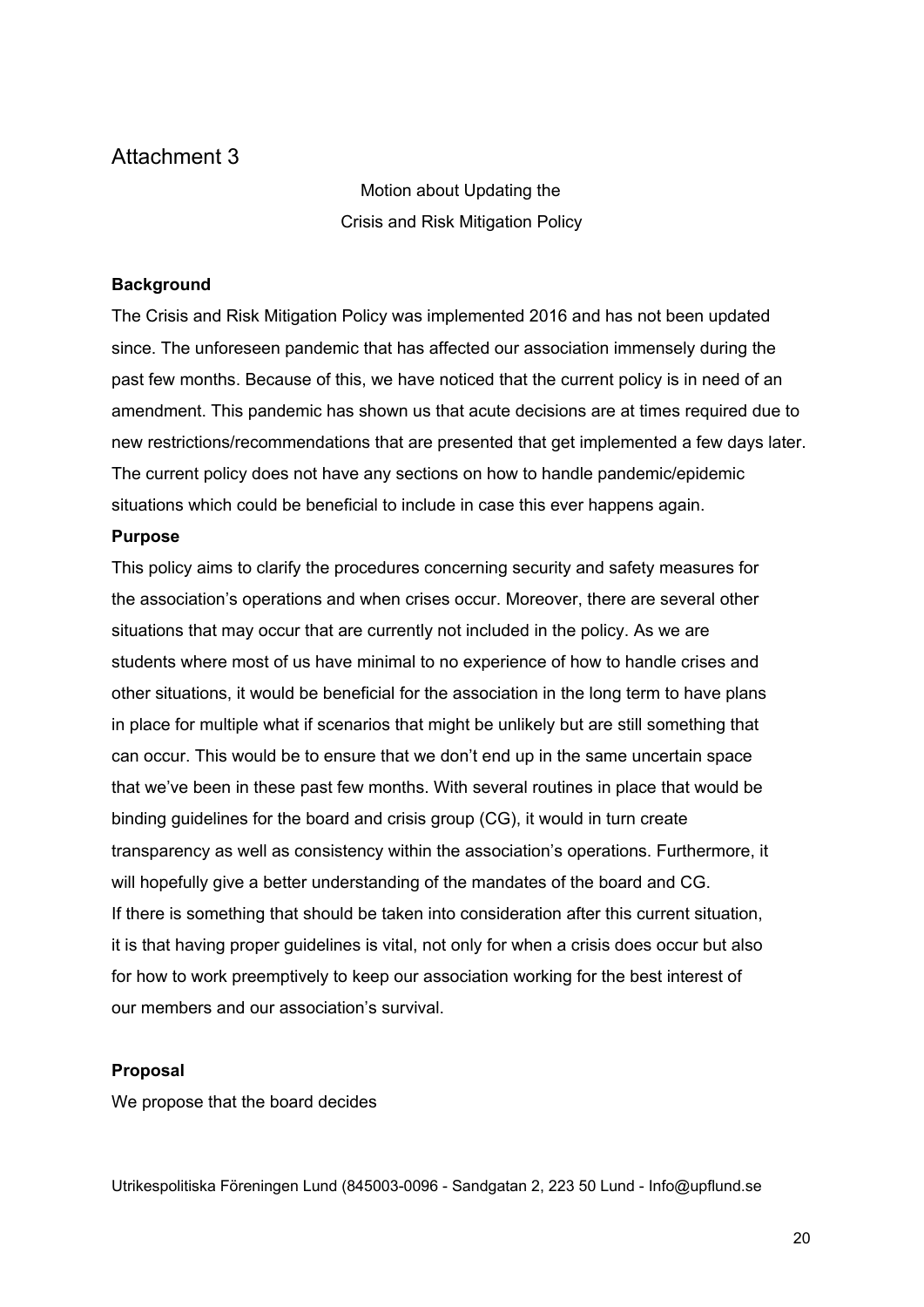To accept the updated Crisis and Risk Mitigation Policy in its entirety.

Gabriella Gut, Soha Kadhim & Thea Sandin

Crisis Group 20/21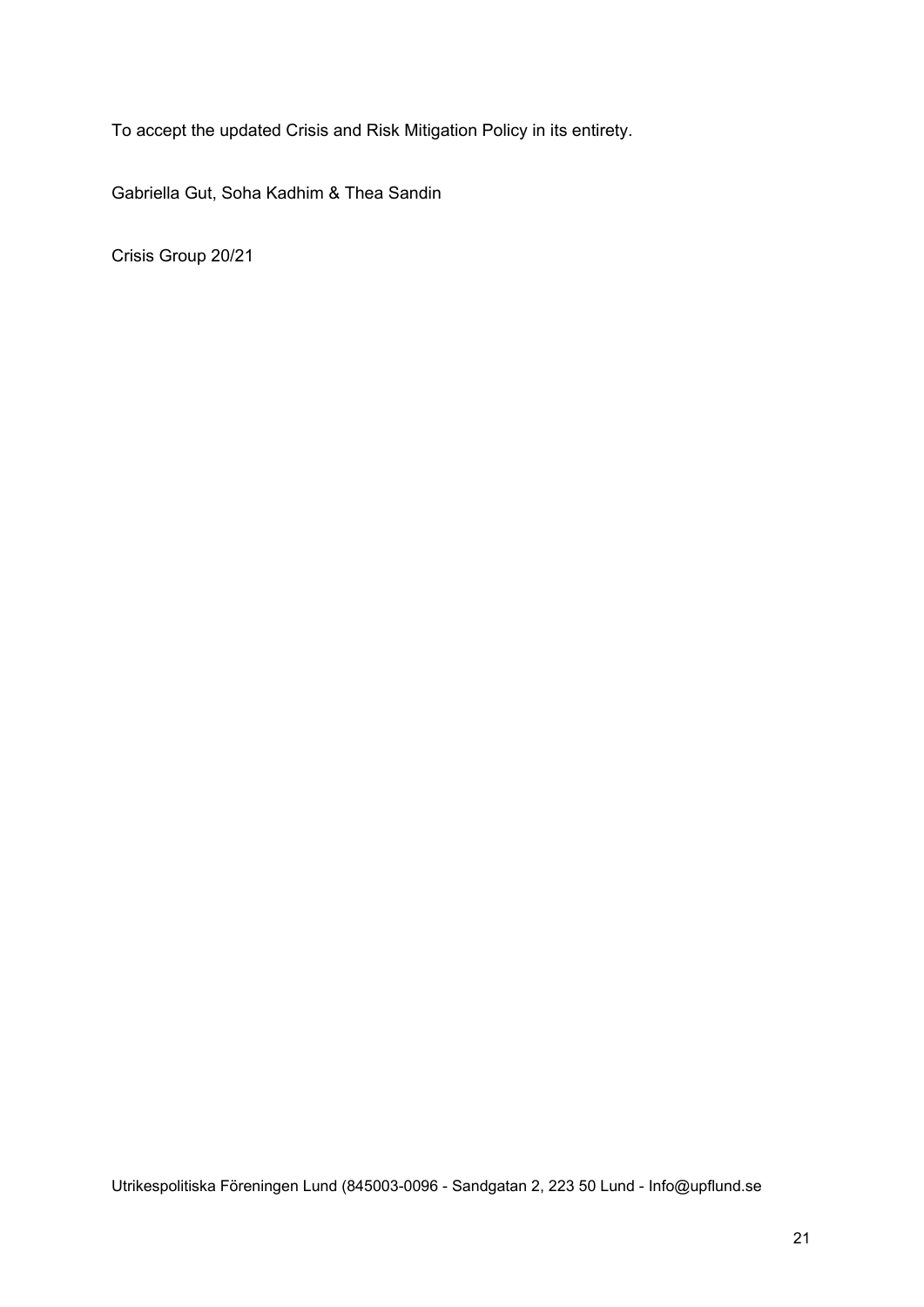## Attachment 3.1

Crisis and Risk Mitigation Policy

UPF aspires to be an organization that seeks to continuously develop and improve administrative and user responsibilities among the board and its members. We hope to achieve this by creating a thought through policy concerning security and safety measures for the association's operations.

With this policy we ensure that UPF has standard protocols and procedures in place that enable the organization to handle any eventualities.

### **Purpose**

In the complex world we are living in, UPF recognizes the informational, administrative and security challenges faced by student organizations in modern day society. Thus, UPF recognizes the need for and its responsibility to create a crisis and risk mitigation policy in order to address as well as handle these challenges. The purpose of this crisis and risk mitigation policy will be to provide guidelines, standard protocols and procedures for UPF members and the board for situations and dilemmas relating to security. The aim is that this crisis and risk mitigation policy will work as a precautionary guideline that helps the board to navigate and act preemptively during as well as after any eventualities that might breach with the policy, laws, rules or UPF's directives.

#### **1. Guidelines**

#### **1.1 General guidelines**

UPF recognizes a crisis as a sudden, unplanned event or disturbance which may cause instability to the association's operations. Therefore, UPF provides the board with a policy that addresses their responsibilities and codes of conduct in case of a crisis. This includes providing a framework of standard procedures some of which are generic (point 3), but also context-based (point 4) that concern the organization as a whole. Security related questions within these respective areas concern things such as responsibilities, ownership, sponsorship, safeguarding member information, etc. Furthermore, our aim is that this will give clarity to the board and members about how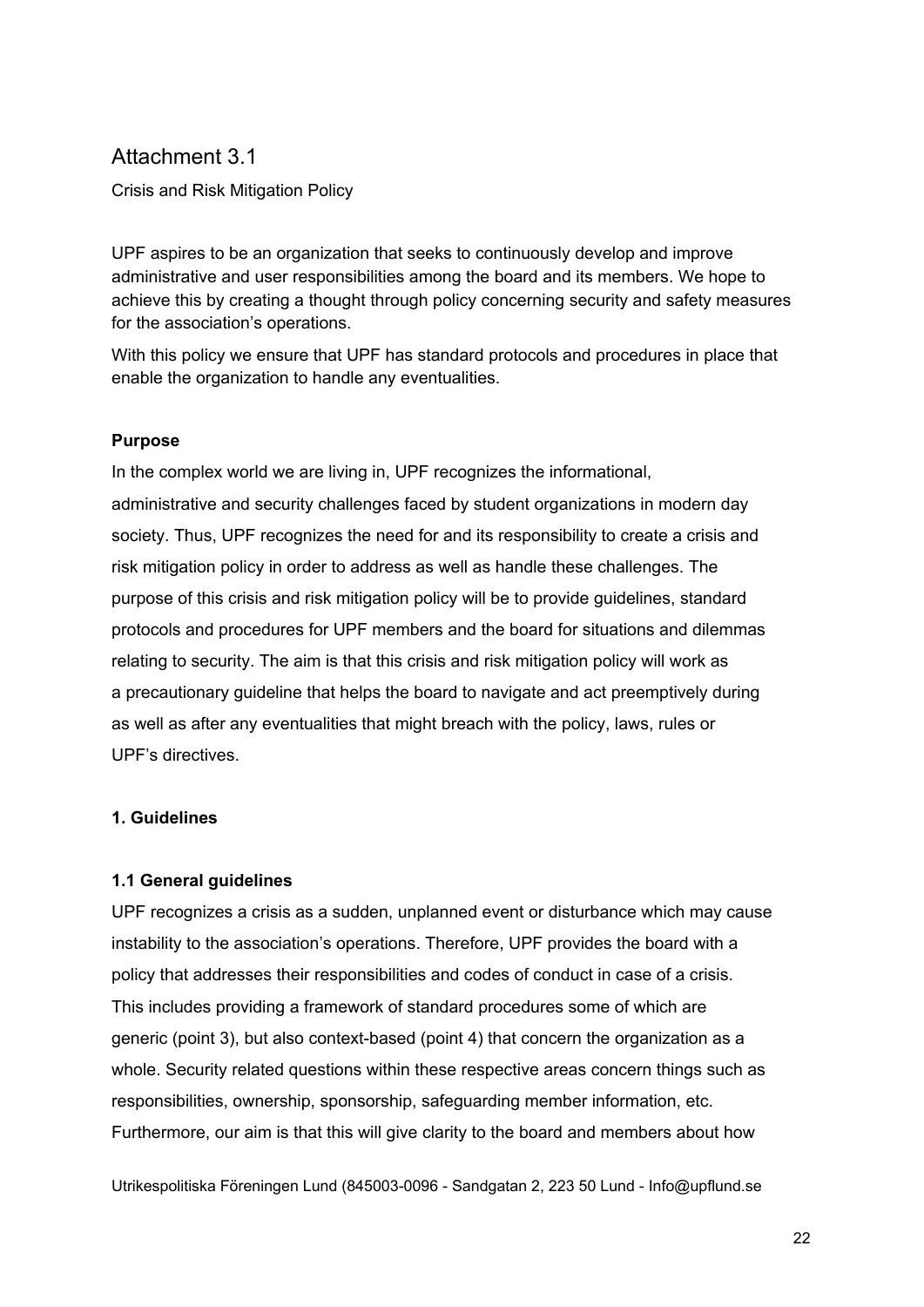we aspire to operate as an organization and facilitate how we proceed and operate during our activities. Lastly, we highlight the importance of treating security related questions seriously and that our crisis and risk mitigation policy is something that we will always strive to reference during our operations.

### **1.2 Creating a crisis group**

In order to make the policy work, a crisis group (CG) needs to be created and defined by the start of each operational year or in the need of replacing a member. The group should consist of 2-3 people from the board, of which one of the presidents should be a part of.

The crisis group should be known to the members in the same manner as promoting trustees and board members at the beginning of each operational year.

### **1.3 Definition of crisis**

This policy makes a distinction between direct and indirect crisis.

*1. Direct Crisis*

Direct crises are situations that occurred during UPF operations either created by members of UPF or affecting members of UPF. This includes but is not limited to:

- Crime, theft and robbery

Everything that is forbidden under the Swedish law.

- Illness, accidents and in case of death

This can include but is not limited to mental wellness such as burnouts, stress due to participation in extracurricular UPF activities, and physical injuries sustained during a UPF event.

- Publication and media crisis

A social media or publications crisis is a situation that can have a negative effect on UPF's reputation. It can be something that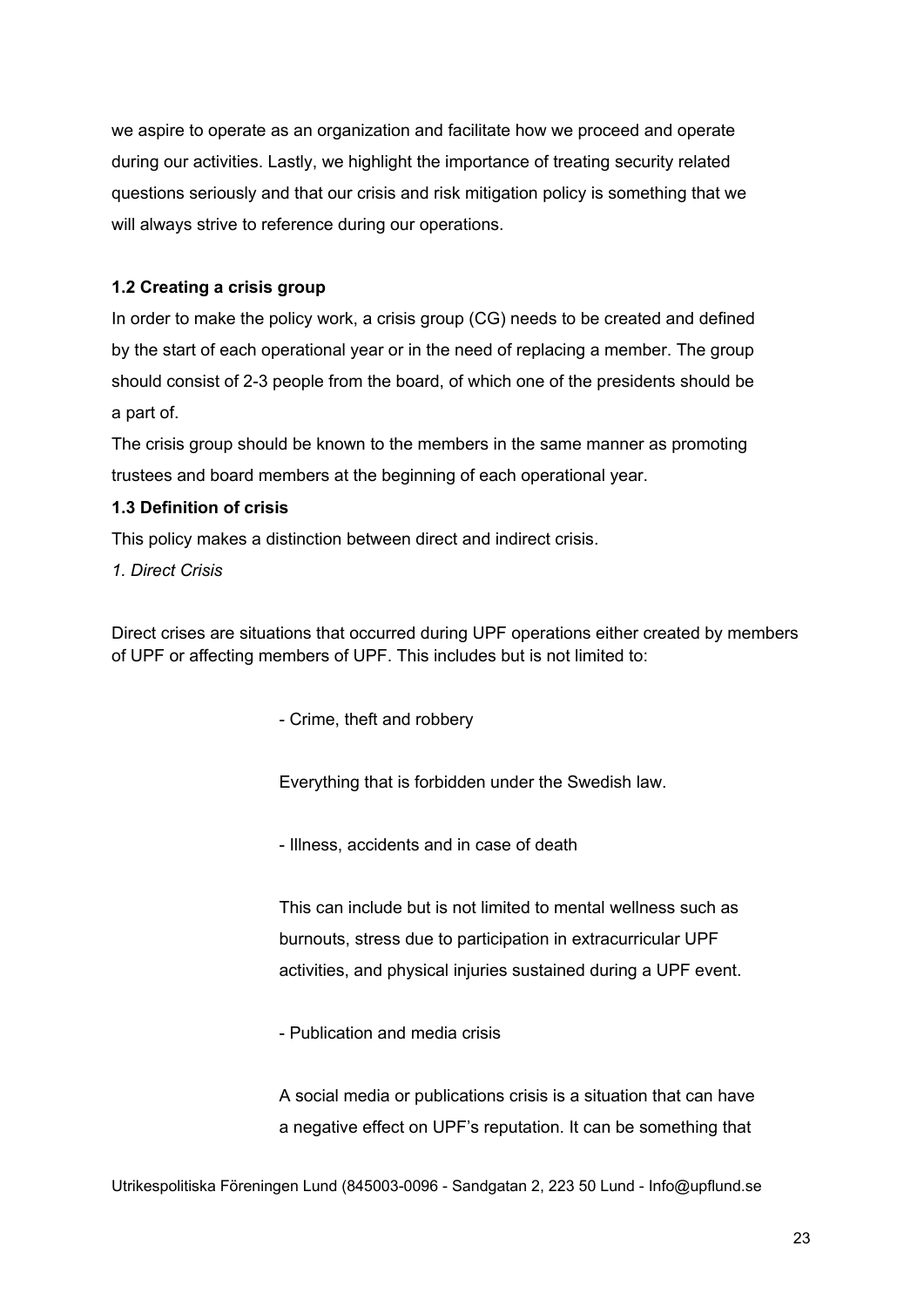occurs offline and is then brought to social media or UPF's social media channels, or it can begin on social media channels, and then spread.

- Social and public events

If an event is cancelled last minute, which could result in members missing the information and showing up for the event. Another crisis that can occur during social and public events is if a member gets discriminated against or sexually harassed by another member.

- IT security crisis

If social media platforms linked to the association or website have been hacked, or have been used by someone unauthorized, or personal information of UPF members has been leaked.

- Sexual Harassment & Discrimination

Definitions for Sexual harassment and discrimination can be found in respective policies, Sexual Harassment Policy and Discrimination and Equal Treatment Policy.

#### *2. Indirect Crisis*

Indirect crises are situations that were not caused by members of UPF but affect the operations of the association. This includes but is not limited to:

- Environmental catastrophes

This could for example be fires, floods and storms.

- Pandemics & epidemics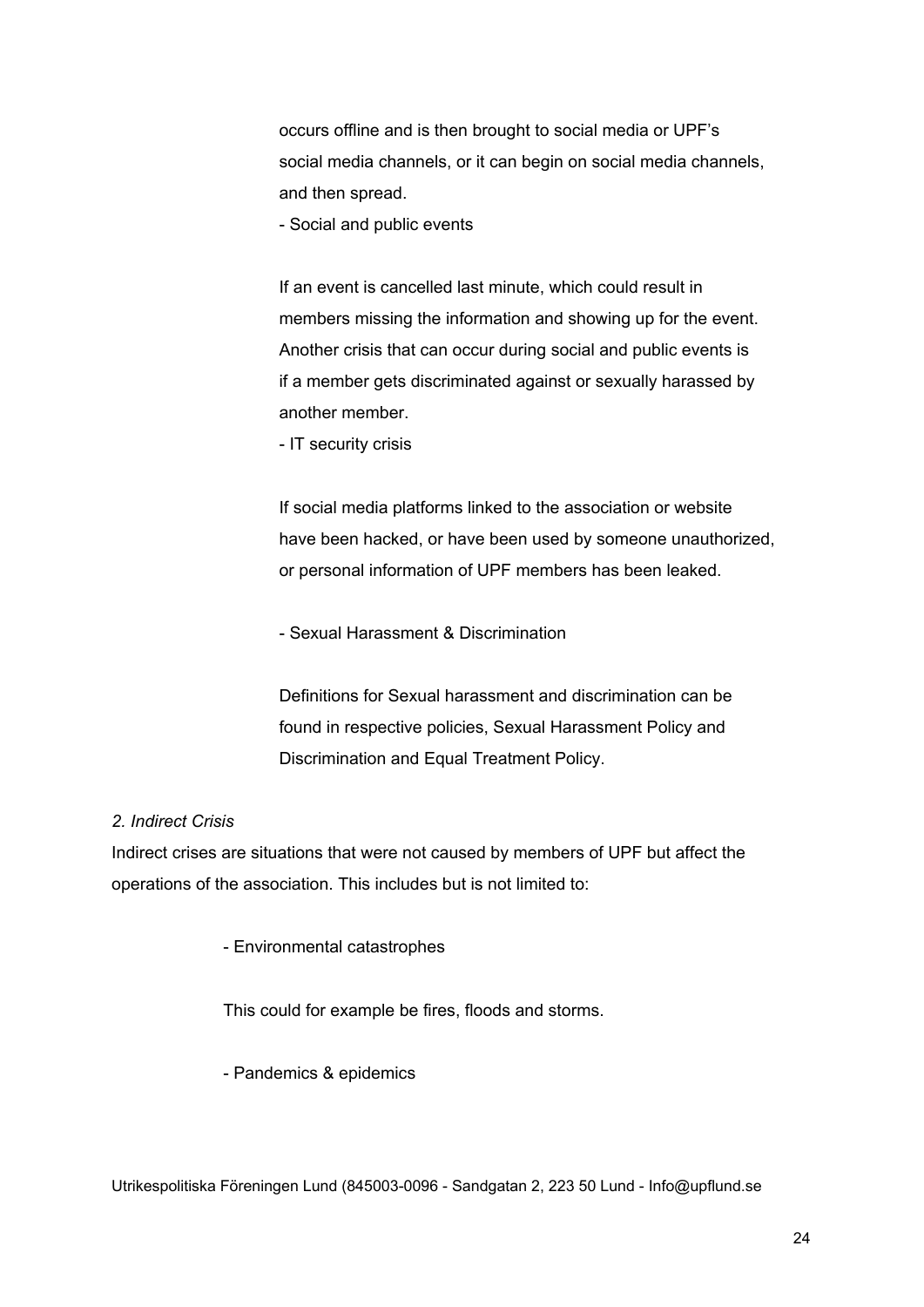The definition of pandemic and epidemic is taken from WHO. An epidemic is a disease that affects a large number of people within a community, population or region, while a pandemic is an epidemic that's spread over multiple countries or continents.

- Lockdowns and armed gunmen

The definition of a lockdown is an emergency situation in which people are not allowed to freely enter, leave, or move around in a building or area because of danger. This could include an armed gunman or a bomb threat for example.

#### **1.4 Transparency**

1. During the discussions and decisions, the CG should to the best extent always have transparency in mind, both towards the board and UPF members. The CG can be exempt from this if the situation requires discretion.

#### **2. Pre-emptive steps**

CG is responsible to follow this policy in case a risk has developed into a crisis.

#### **2.1 Emergency information and supply kit**

1. At the beginning of each operational year, before the operations properly start, the CG must inform the board of where supplies are stored and do a run-through of emergency exits and where the designated meet up spot is in case of emergency are located. If a CG has not been elected yet, this responsibility falls on the President. 2. Indirect crises, defined above are situations that can occur at any time. To be able to handle any situation, the UPF office should always have an emergency supply kit ready. This emergency supply kit must include but is not limited to:

- First aid kit
- Flashlight
- Battery run radio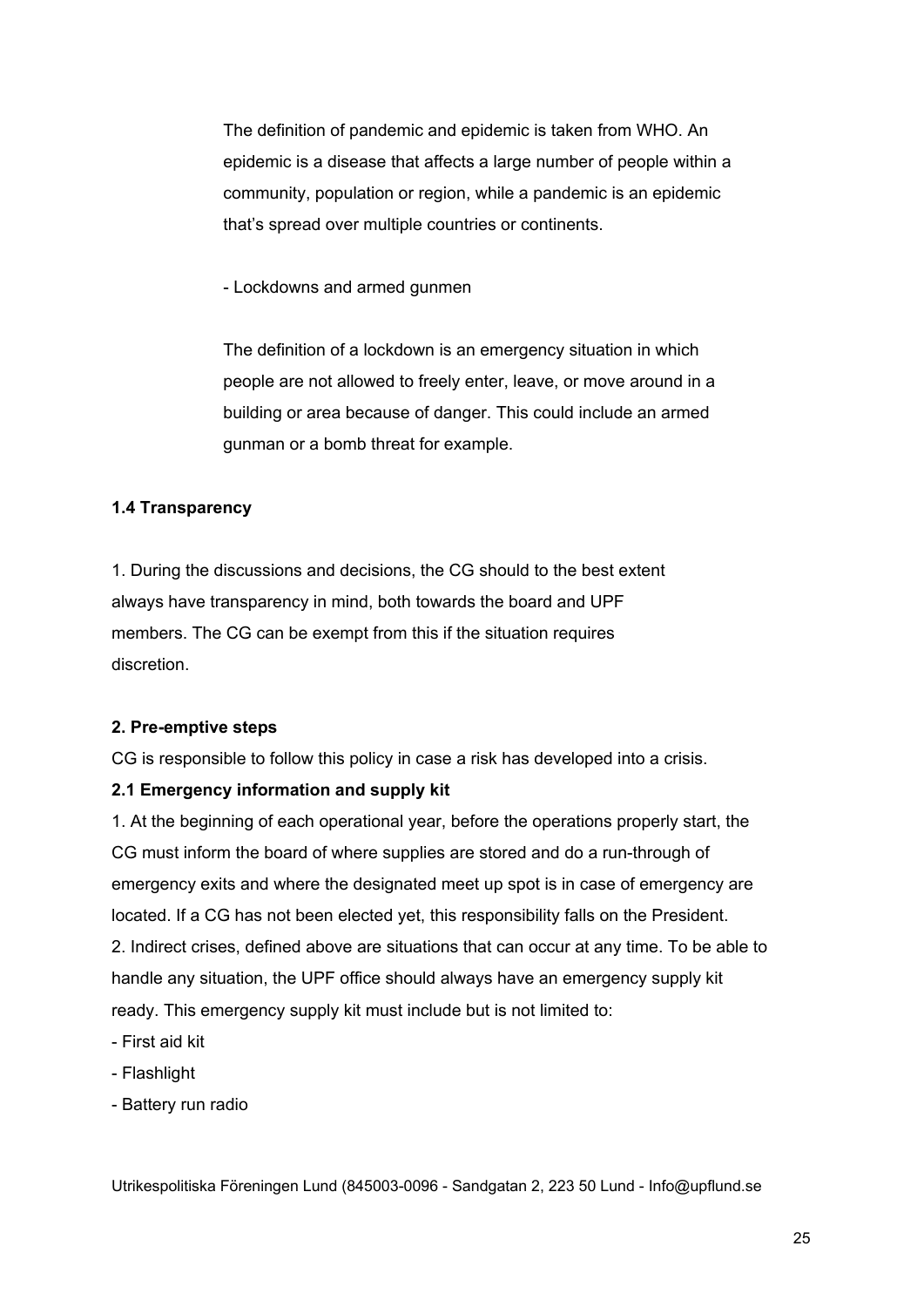- Batteries
- Fire extinguisher
- Map of emergency exits on the wall
- Matches
- Candles
- 2 bottles of water in the fridge

#### **2.2 Insurance**

The association is always in need of protecting goods from theft and accidents. It is therefore necessary for the association to have insurance for the office and the goods kept there. The insurance should at least include:

- Property insurance
- Recess insurance
- Legal protection insurance
- **3. Generic Crisis Management**
- **3.1 Generic Crisis Management Plan**
- 1. CG maps out the situation and the resources needed to solve the crisis.
- 2. Takes necessary acute action(s).

3. Gathers and informs the board (if necessary or possible depending on the situation) to plan for further action to handle the situation.

- 4. CG hands out tasks and delegate the work.
- 5. Collects and forwards information to the ones affected.
- 6. Gives feedback to the board about the situation's development.

7. Weighs the pros and cons of being transparent about how the situation is being handled.

8. No member of the board or trustee is allowed to answer questions, make statements, or engage with the media/journalist. All statements need to go through CG and Presidents. Once a decision of making a statement has been decided, the Heads of PR should be included in the process.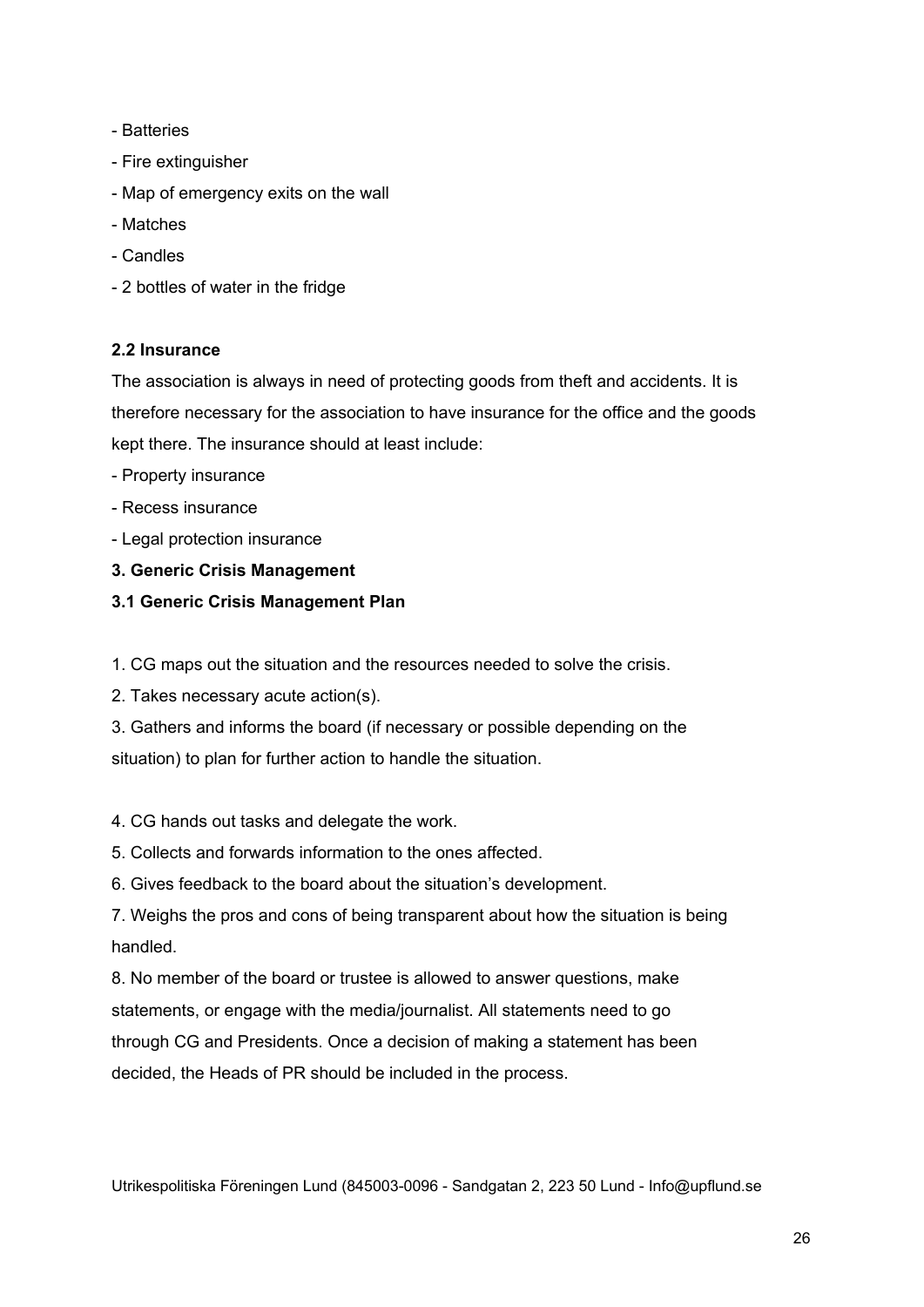### **4. Context-based Crisis Management**

#### **4.1 In case of death**

1. Call 112.

2. Contact the crisis group (CG) immediately for further instructions on how to proceed.

3. If a member dies during a UPF event, that event will, effective immediately, be cancelled and the premises will be cleared out in a calm matter.

4. The police or hospital will contact the closest family members of the deceased.

5. Once the police or hospital has confirmed the situation, the CG contacts the UPF members involved personally.

6. The CG is in charge of not spreading false rumours and anxiety to our members. The information is confirmed, correct and objective.

7. The CG is further responsible for making sure that the board does not spread false rumours or anxiety. All information regarding the situation should be diverted to the CG and/or Presidents.

8. After consulting with the family of the deceased, the CG decides if a public message should be published on upflund.se and/or social media.

9. The CG is in charge of inviting external crisis group professionals, i.e. "studentprästerna" to provide member support.

### **4.2 In case of pandemic/epidemic**

1. UPF follows guidelines, recommendations and restrictions set by the Government and Folkhälsomyndigheten (FHM; English: The Swedish Health Agency)

2. The CG has the mandate to work preemptively to prevent spread of the virus. The preemptive work can include but is not limited to:

- Set general guidelines for the general work of the association.

- Set restrictions to make sure that the association follows

regional/national restrictions and recommendations.

3. The CG can purchase relevant products and items required to handle crisis situations or products recommended by authorities to use for minimizing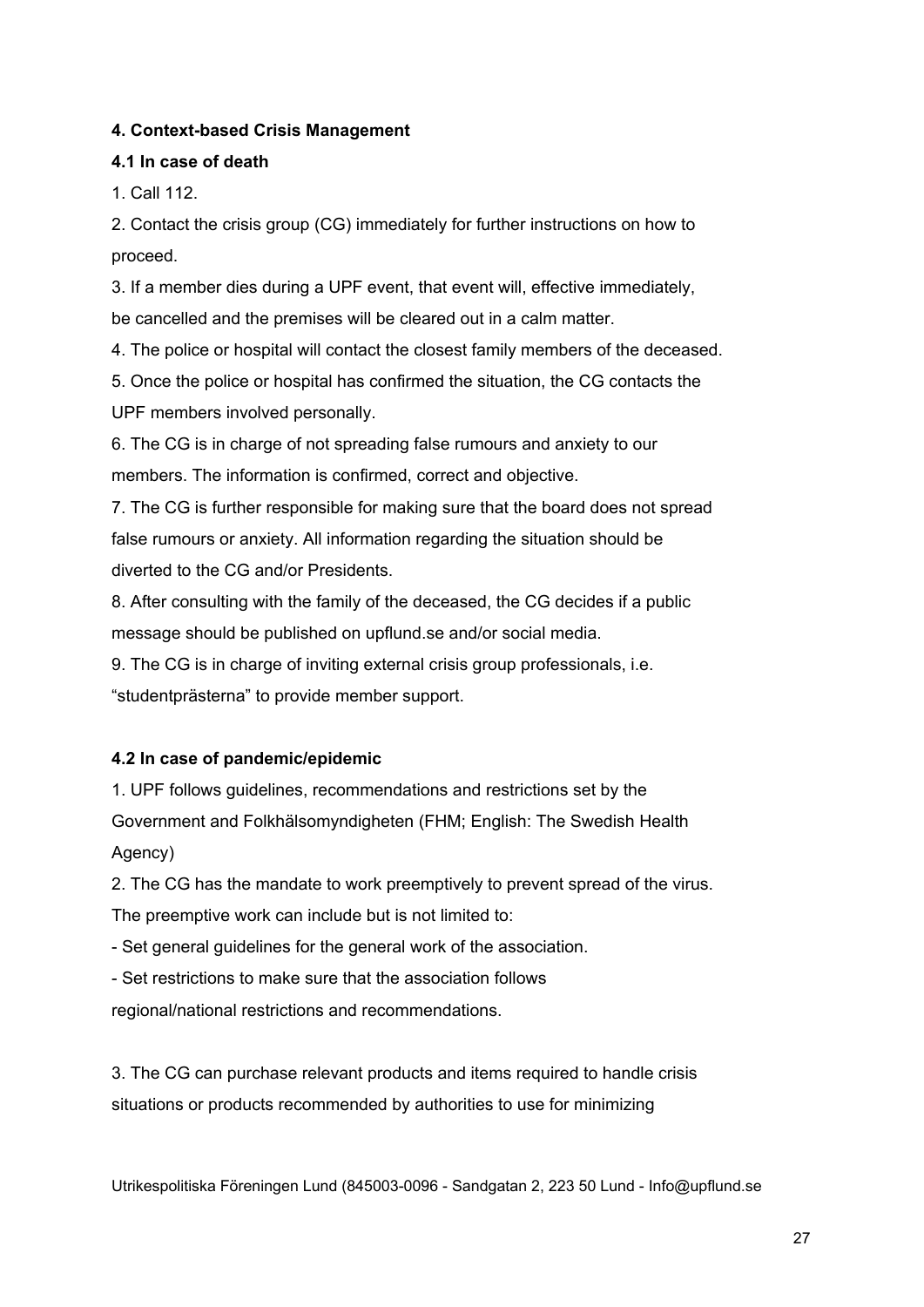spread of the virus.

4. The CG should aim to include the board to some extent for inputs regarding decisions that would affect their work. However, in acute situations an exception can be made where quick decisions can be taken, preferably together with the presidents, if deemed necessary.

#### **4.3 In case of needing to make or release public statements**

Before making any statements the CG and Presidents need to go through the following steps:

1. Make a clear assessment of the situation before making a statement.

2. Determine what the point of UPF making this statement is and if it is necessary.

3. Determine if making the statement an urgent matter or if it is possible to wait.

4. Weigh the pros, cons and potential risks of making the statement immediately, if at all.

5. Have a clear understanding of what will happen with the statement. Will it be published directly to the UPF website or social media channels or is the statement being given to external media outlets for them to use?

6. Determine how you will word the statement. Determine from what individual persons or signing name (for example UPF Board 20/21, Crisis Group or President) the statement will come from. Determine the email or social media channel the statement will come from.

### **4.4 In case of indirect crises/emergencies**

1. CG is responsible for determining if the location you are at is safer than leaving. In case the location needs to be evacuated, make sure that people are exiting the area calmly.

2. Inform people where they can go to seek shelter.

3. Alarm the emergency authority to inform them of the situation on 112.

4. The CG should continuously keep themselves updated with the situation through:

- P4 on the Swedish Radio

- The website (https://www.krisinformation.se/). This is the

channel responsible for communication during all crises.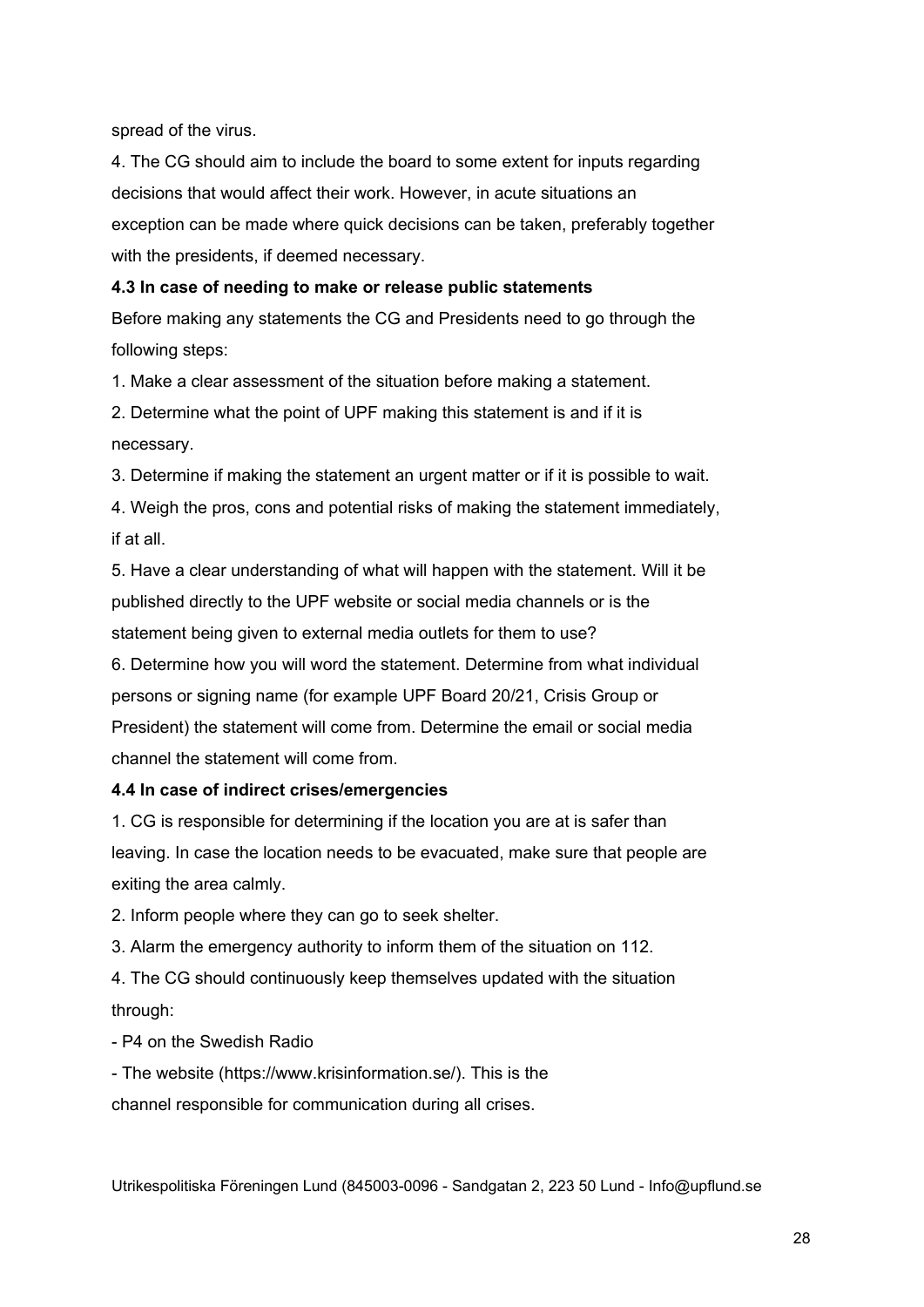- Calling 113 13 for information on the current situation.

#### **4.5 In case of crises due to controversial topics**

1. If a committee wants to invite a controversial speaker or create content about a controversial topic, the board should be notified beforehand and collectively discuss whether the speaker or topic is appropriate or not for the association. If the board decides that the speaker or topic is inappropriate by voting, the speaker will not be allowed to attend or the topic will not be allowed to be published.

2. If a member of the association would express something hostile, offensive or provocative during a speech, lecture or other activity, it is the responsibility of the board to reject this statement. This can be done through a statement on the

association's social media platforms and website, depending on the severity of the statement.

#### **4.6 In case of publications crises**

1. The committee heads in question must beforehand provide guidelines to their members as to how they expect them to write articles and produce podcasts and radio shows. They should also provide clarity as to what is in accordance with UPF's values and directives.

2. The heads/publishers are to know everything that is being said/written in the segments/articles, before they are being aired/published. The heads must also proofread and approve the article/segment before publishing.

3. The moment something has been published or aired, the legal publisher will have the individual responsibility for the published content.

4. If a committee member or host says/writes something that is not in line with UPF's bylaws, policies and/or commits slander, the heads should contact CG with the situation, and depending on the publication forum, make apologies on relevant social media platforms (for example Facebook, Instagram, Twitter, LinkedIn), in the next radio show (if specifically relevant to the Pod&Radio committee), on www.theperspective.se and on www.upflund.se.

5. It is the heads' duty to show solidarity and support to the member when their article, podcast or radio show is being criticized or facing negative comments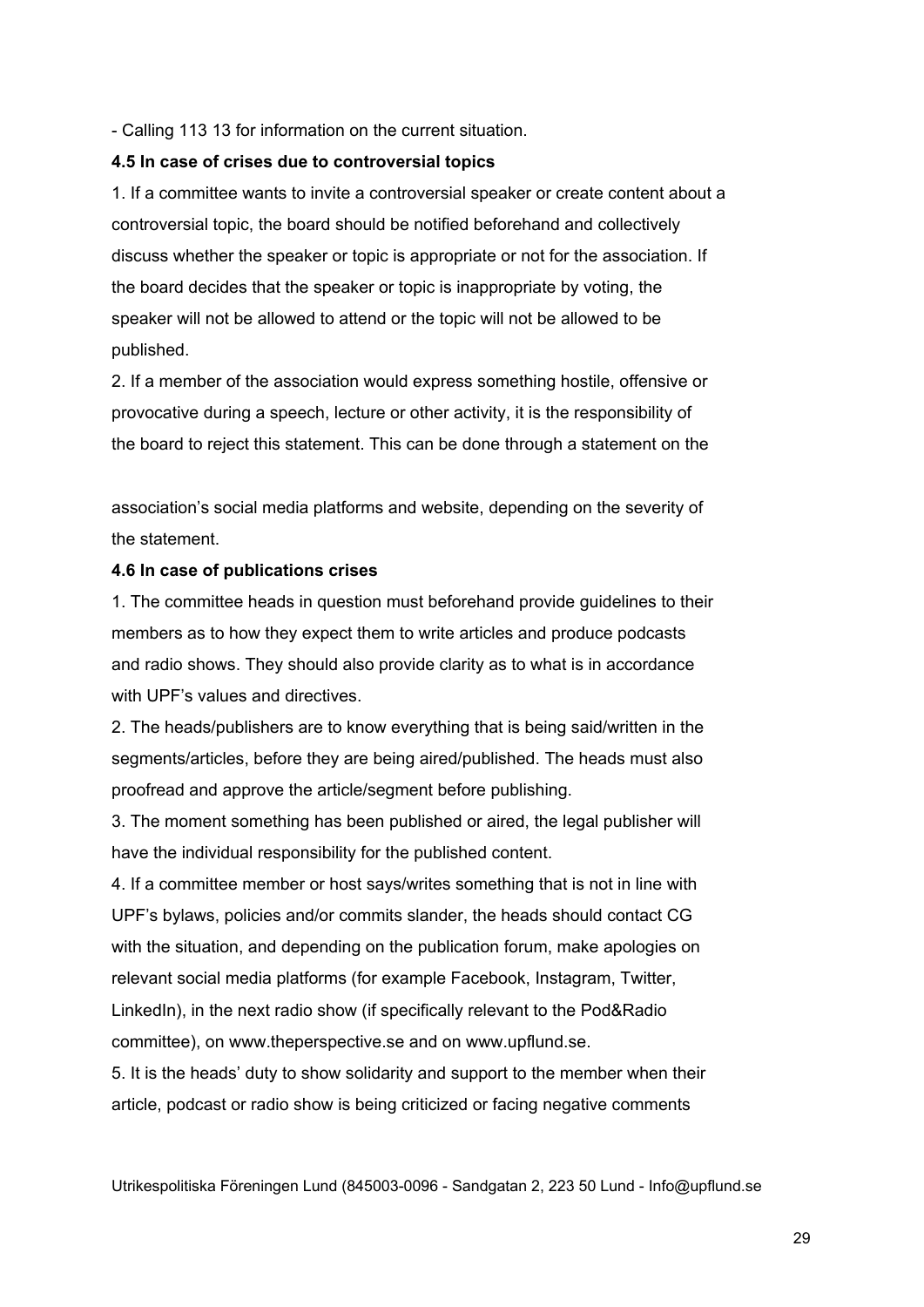and/or publicity. The responsible committee heads should consult with the CG and thereafter respond to any criticism that is directed against the publication.

#### **4.7 In case of social media crises**

1. If copyrighted material is used in marketing by accident, the material shall be removed and deleted as quickly as possible. Request and use marketing material provided directly by the lecturer or event representative to avoid using copyrighted material accidentally or without permission. The filter "labelled for reuse with modification" must be used when searching for PR material on Google, and similar filters must be used when looking for material on websites such as Unsplashed, Pexels or Flickr.

2. All social media platforms linked to the association shall be used with care and reflection. When making events with controversial lecturers or topics, the Heads of PR and President should always be contacted before posting a picture, message or public content. This is in order to reduce the risk of posting something that can be perceived as offensive or inappropriate.

3. UPF members should be notified or be made aware that photography and video will be taken at UPF events. If a member does not wish to be included in a photograph or video that is posted to social media, they can notify a member of the PR committee or board present at the event, or notify the event organizers before the event.

4. UPF as an association may not tag individuals in photos. This can only be done by personal/individual accounts. For example, UPF on social media cannot tag the individual Alex Andersson in UPF photos. A Head of PR may tag Alex Andersson in UPF photos through their personal social media account.

5. In the case of a person's image being posted to the association's social media without their permission, or if they do not like the image of themselves, they may write to info@upflund.se or through social media to request photos with their image or a specific photo with their image be taken down. This message should be included in the Facebook album of the event so members know who to contact in case of this.

#### **4.8 In case of IT crises**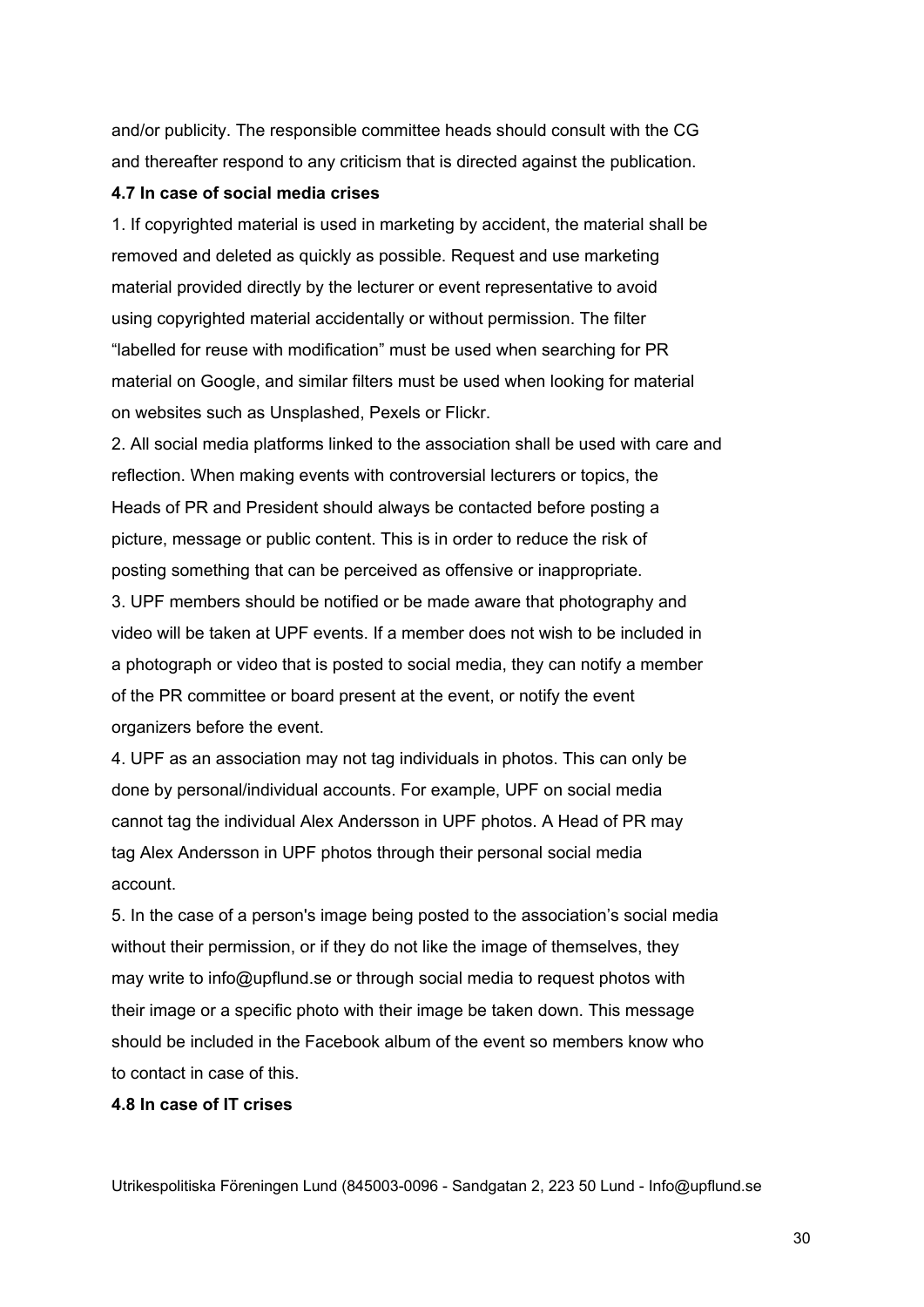1. If any of the platforms linked to the association have been hacked, or have been used by someone unauthorized, this shall be stated on the website as a statement of information.

2. In case the association's website is hacked or personal information of members has been leaked, all members should be notified by an informative email, explaining how the association should work to prevent this from occurring again.

3. To confirm a hack or breach of privacy in the website you can contact our webmaster and domain provider.

#### **4.9 In case of crises during other activities**

1. If any events are cancelled for any reasons, members shall be notified via email and applicable social media platforms as quickly as possible. If this is done last minute, someone from the event organization committee should be present when and where the event was meant to be held, in case members would show up there. If possible, the event should be rescheduled to the closest possible date.

2. If the last minute cancellation is due to the venue, the responsible organizing committee is responsible for finding another venue, and shall use this venue if possible. However, if the cancellation is done at the last minute, someone from the responsible committee should be present when and where the event was meant to be held, in case members would show up there. If no other venue is available, the event will be rescheduled to the closest possible date. Members shall be notified via email and applicable social media platforms as quickly as possible.

#### **4.10 In case of crises during travels**

1. All committee members going on international trips with UPF must have travel insurance that is valid for the entire duration of the trip. Before the trip, the members of the committee should provide a copy of their insurance to the heads.

2. If a member requires additional documents, such as visas, in order to enter a country, the responsibility lies with that specific member, not the heads, to make all the necessary arrangements.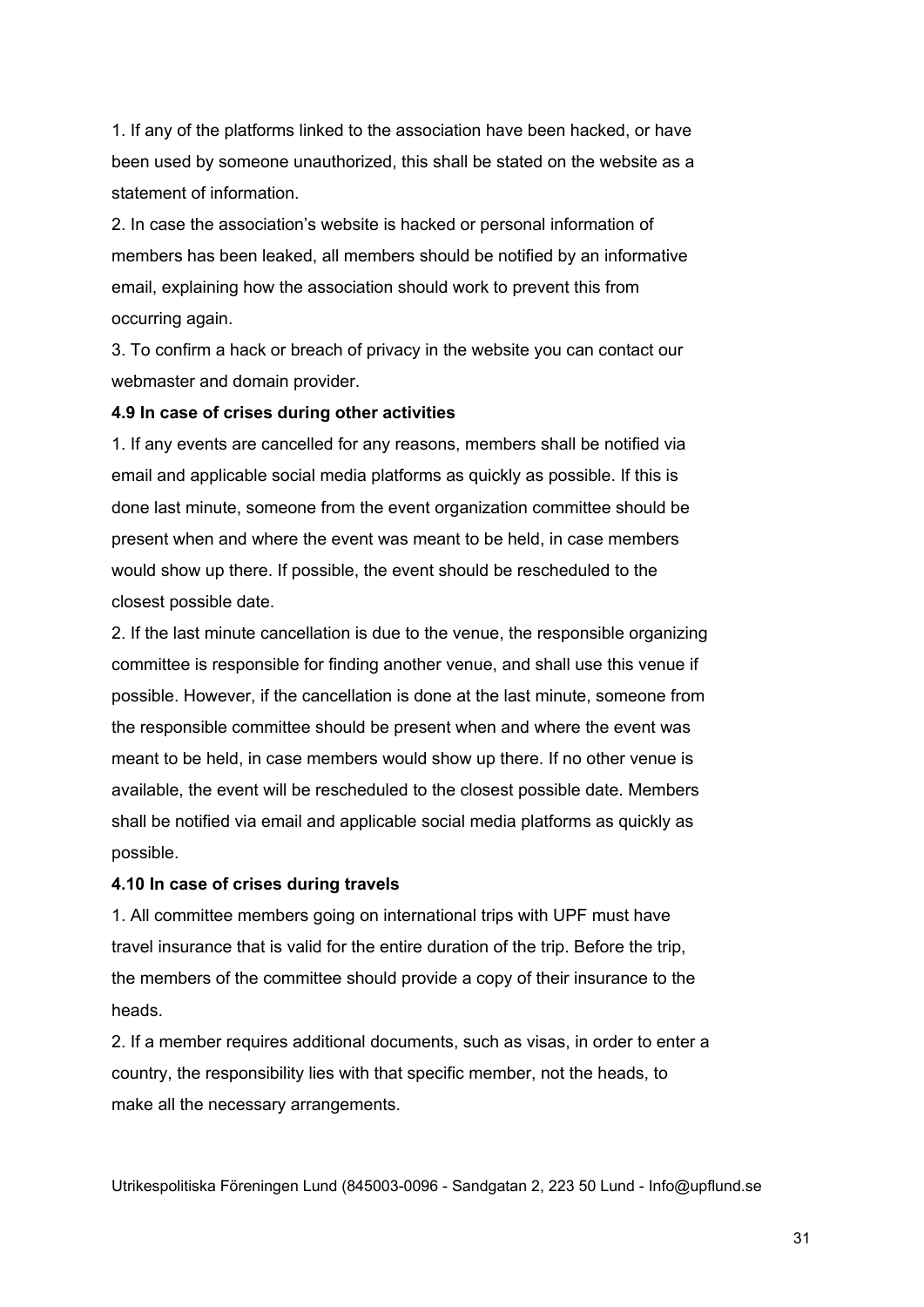3. Before travelling, the heads are responsible for compiling an emergency contact list, also known as an In Case of Emergency (ICE)-list. For every committee member going on the trip, there should be at least one phone number to call in case of emergency. This list must be shared with the CG. 4. The heads cannot hinder a committee member from doing physically demanding activities or activities that give an adrenaline rush, such as bungee jumping or white water rafting; participating in these activities is at their own discretion and risk. It is however the heads' duty to inform the members about this before going on the trip.

5. Before deciding the next travel destination, the heads of travel must consult with information provided by the Swedish Foreign Department. If the security situation of the country/region changes before the trip, the heads will act in accordance with the suggestions of the Swedish Foreign Department. If the security situation of the country/region changes during the trip, the heads will consult with the Swedish embassy or consulate in the country and act according to their suggestions.

6. In case of indirect crises, the Heads of Travel must consult with the Presidents and/or CG before deciding on the next travel destination.

7. Usage and purchase of illegal products and services in any form according to Swedish law, such as drugs, ivory, etc., are strictly forbidden as this violates international laws as well as UPF's directives and how we aspire to be as an organization. The heads are responsible for making it clear to the committee that no one in the committee, under any circumstances, will provide alcohol to anyone underage in Sweden or the country they are traveling to.

8. In the case of incarceration or hospitalization of a member, it is the heads' duty to call the ICE-number of the individual involved and the embassy or consulate relevant to the home country of the individual. Furthermore, the heads must contact the CG and inform them about the situation, whereafter the CG will act in accordance with the "General Crisis Management Plan" and/or "Routine in the case of death".

#### **4.11 Routine in case of Sexual Harassment & Discrimination**

1. Have a meeting with the contact persons.

Utrikespolitiska Föreningen Lund (845003-0096 - Sandgatan 2, 223 50 Lund - Info@upflund.se

32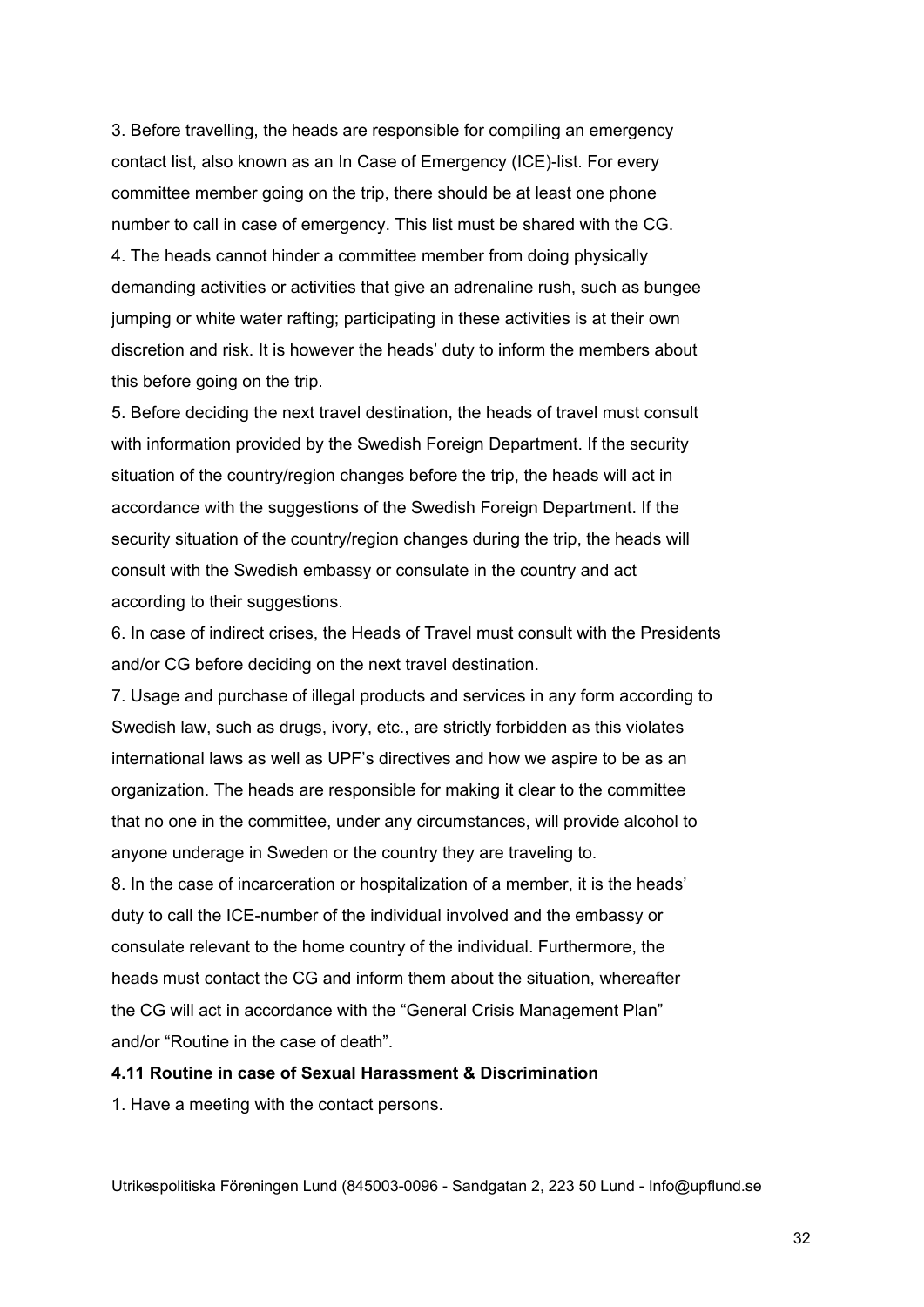- In case the contact persons cannot provide help, the CG has the option of contacting the police or other authorities on behalf of the person if they want it.

2. CG maps out the situation and the resources needed to respond to the crisis.

3. Book separate meetings with the individuals involved to map out the situation and the resources needed to respond to the crisis.

4. Takes necessary action(s) such as preparing contact information and resources that members can turn to for the individuals involved.

5. Gathers and informs the board (if necessary or possible depending on the situation) to plan for further action to handle the situation.

6. For potential sanctions related to sexual harassment follow point 5 in the Sexual Harassment Policy, and for potential sanctions related to discrimination follow point 6 in the Discrimination and Equal Treatment policy.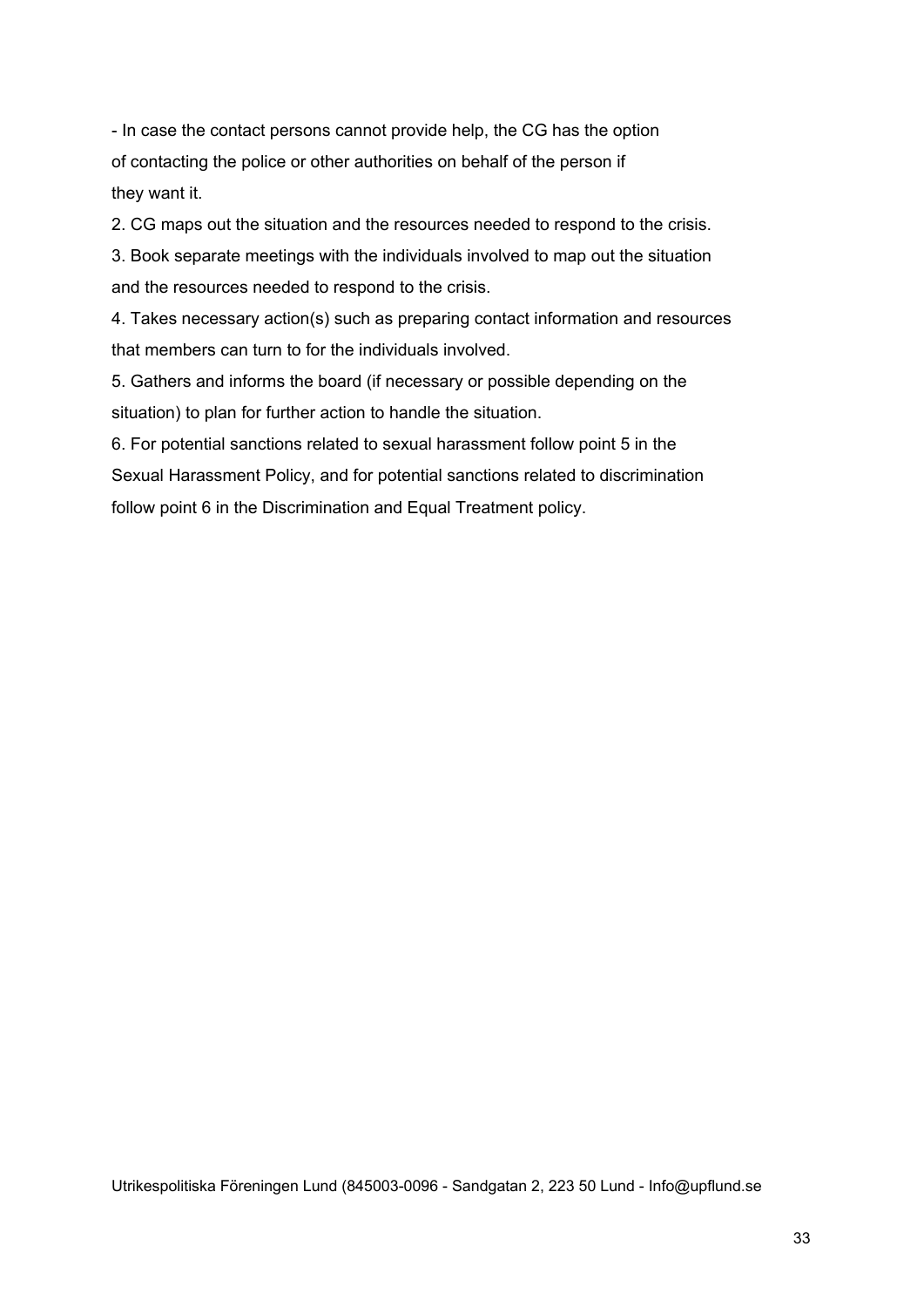Motion to adopt "Mental health week" as project of the year

#### **Background:**

The last couple of years UPF have strived to advance the organization forward, one of these initiatives is the project of the year. One important point with the project of the year is that it is something that every UPFs member can benefit from, which for us means that it should be something that is relevant for our current members. This previous year has brought many problems out of the shadows, one of which is mental health issues. Therefore do we think that

UPF should tackle these issues head on through Project of the year.

With a week dedicated only for mental health, UPF can help its members handle some of the unforeseen consequences of the pandemic and give them useful knowledge for their future life.

#### Mental health week schedule:

Mon: Start Off event, lecture (panel-discussion: mental health, physical health, structural effect of mental illness/ isolation)

- An kick-off event where we introduce what will be happening during the week in more detail and then move over to a panel discussion on different aspects of mental health/isolation ; the psychological, the physical, socialtal, how to spot mental illness and how to get better. If possible this will be done in person at for example Athen or some place similar. If the covid-19 restrictions are still in place this event will take place over zoom.

#### Tues: Social day

- Presenting our members with different options for social activity to partake in during the afternoon/evening. For example a game night, plant school, painting hang out, knitting club, short-stories book club, bonfire story club etc. We will facilitate at least three social activities but welcome people who want to organize their own thing (has to be approved in advance). All of these things are achievable over zoom if the covid restrictions are still in place.

Wed: Put your new knowledge in to practice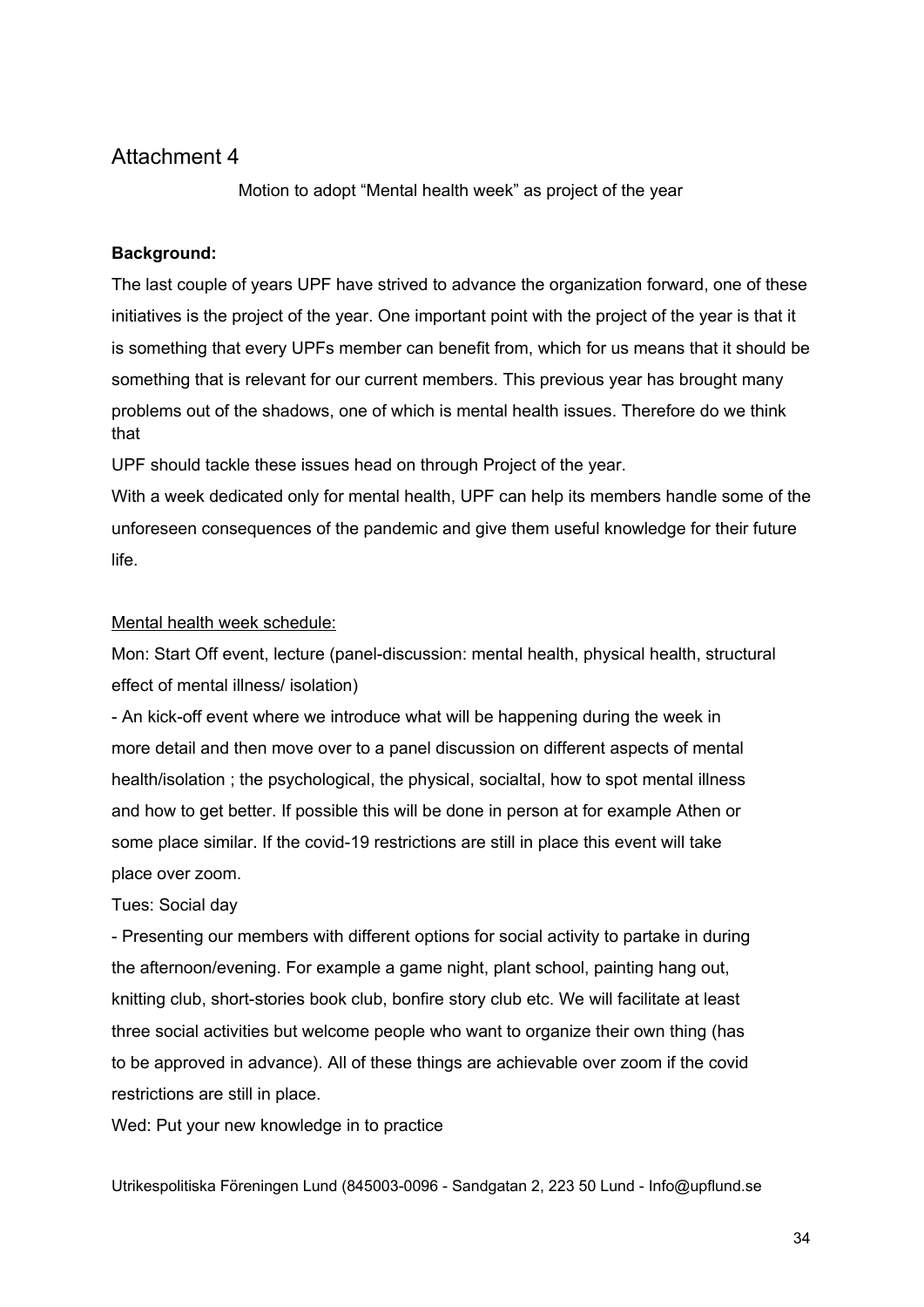- A day with no booked events from us so you can get the time to implement what you learnt.

Thurs: Meditation and Yoga morning + workout afternoon

- Waking up with yoga and meditation: Hire a yoga and meditation instructor that will do a session for us (over zoom if needed)

- Having a collective goal that the association should run ca 150km together during the week. We will have a (excel) document where everyone can log their runs and encourage people to share on social media and tagging UPF. On Thursday we will (if possible with restrictions) organize a group run in the afternoon/evening. Fri: continue working on your own development in an low key approach Sat: continue working on your own development in an low key approach Sun: Finale Grill event/zoom-sittning? - Depending on the restrictions some sort of final social gathering to end the week in a

splendid way.

Budget (Budgeted for 50 pers) :

Goodiebag start off event, lecture - 3500 kr (70 kr per bag) Paying for the trainer/instructor - 600 kr Food for the grill/sittning - 5000 kr (100 kr per portion) Funding for the social day - 900 kr

### **Purpose:**

In these trying times we think it would be a great investment for the board to focus on how to mentaly cope with this new normal. For this generation and those to come we need to take a stand and to emphasize how important it is to prioritise yourself and your mental health.

#### **Proposal:**

We propose that the board decides to: To approve Mental health week as UPFs project of the year

Henrietta Kulleborn, Head of Activity 20/21